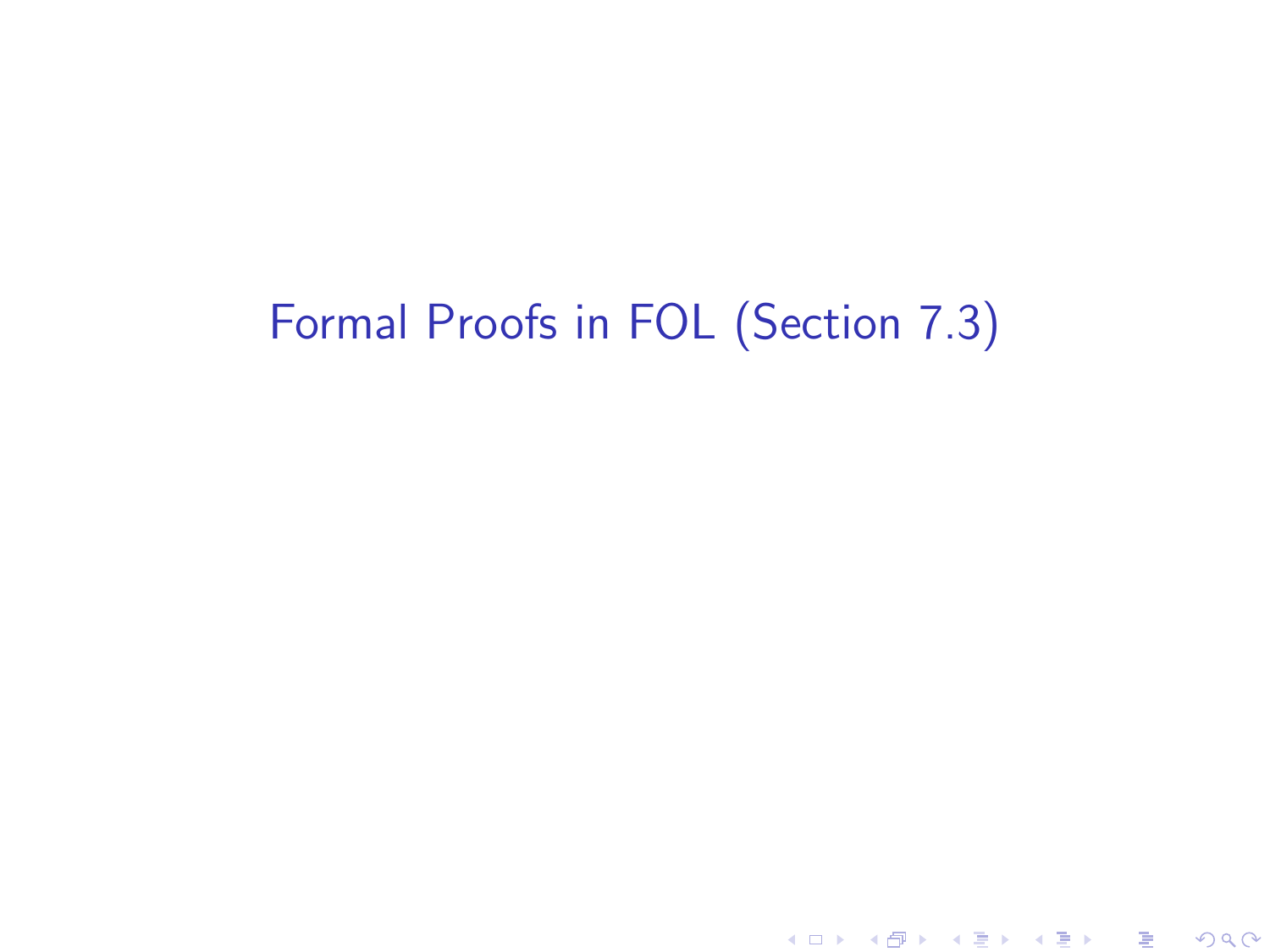#### Getting started

All proof rules for propositional calculus extend to predicate calculus. Example:

. . .

...  
\nk. 
$$
\forall x \ p(x)
$$
  
\nk+1.  $\forall x \ p(x) \rightarrow \exists x \ p(x)$  P  
\nk+2.  $\exists x \ p(x)$  1,2,MP

But we need additional proof rules to reason with most quantified wffs.

K ロ ▶ K @ ▶ K 할 > K 할 > 1 할 > 1 이익어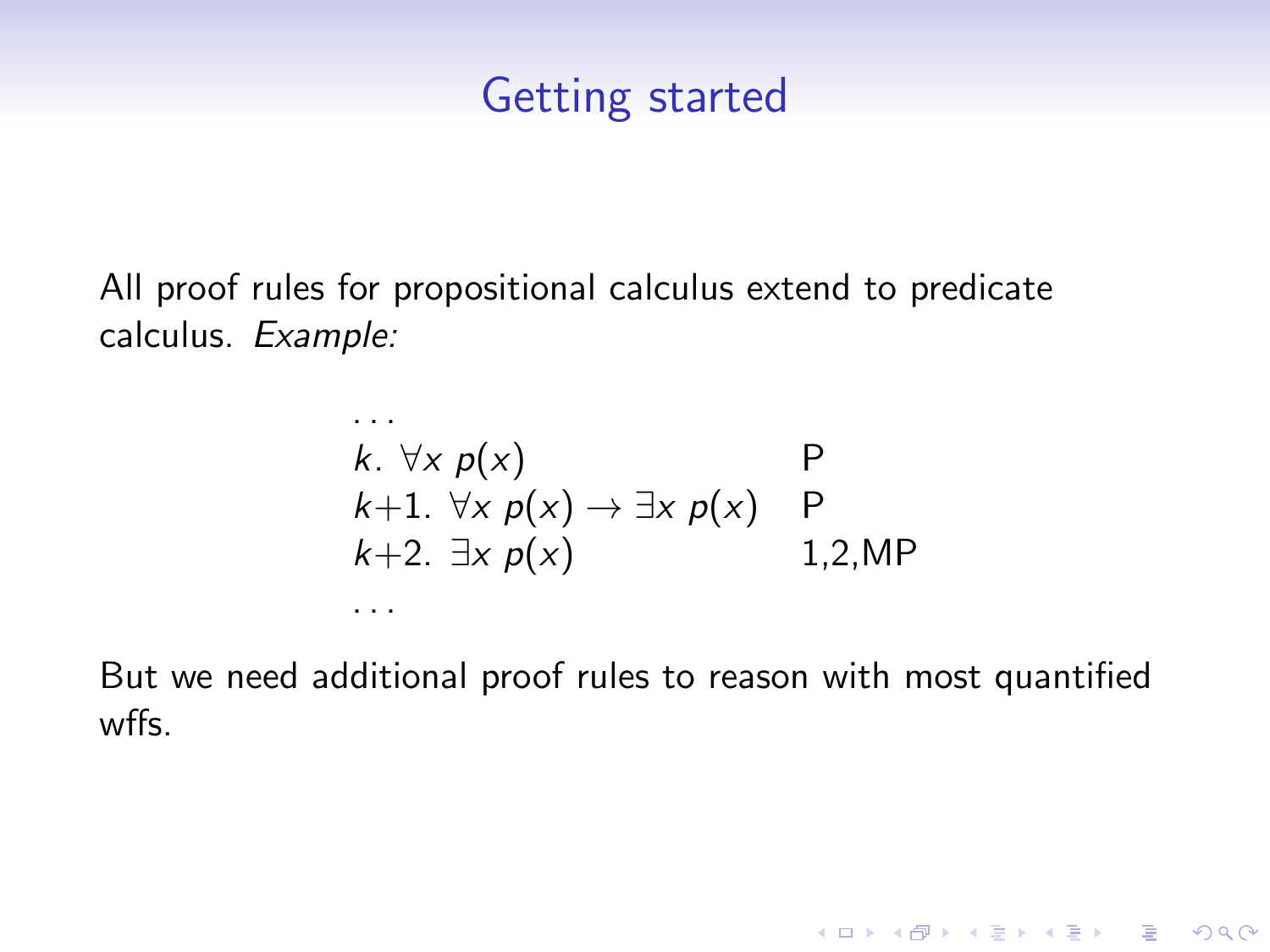#### Free to Replace

- For a wff  $W(x)$  and a term t we say t is free to replace x in  $W(x)$  if  $W(t)$  has the same bound occurences of variables as  $W(x)$ .
- Example: Let  $W(x) = \exists y p(x, y)$ . Then:
	- $W(y) = \exists y \ p(y, y)$ , so y is not free to replace x in  $W(x)$ .
	- $W(f(x)) = \exists y \ p(f(x), y)$ , so  $f(x)$  is free to replace x in  $W(x)$ .

**KORKAR KERKER EL VOLO** 

- $W(c) = \exists y \ p(c, y)$ , so c is free to replace x in  $W(x)$ .
- $W(x) = \exists y \ p(x, y)$ , so x is free to replace x in  $W(x)$ .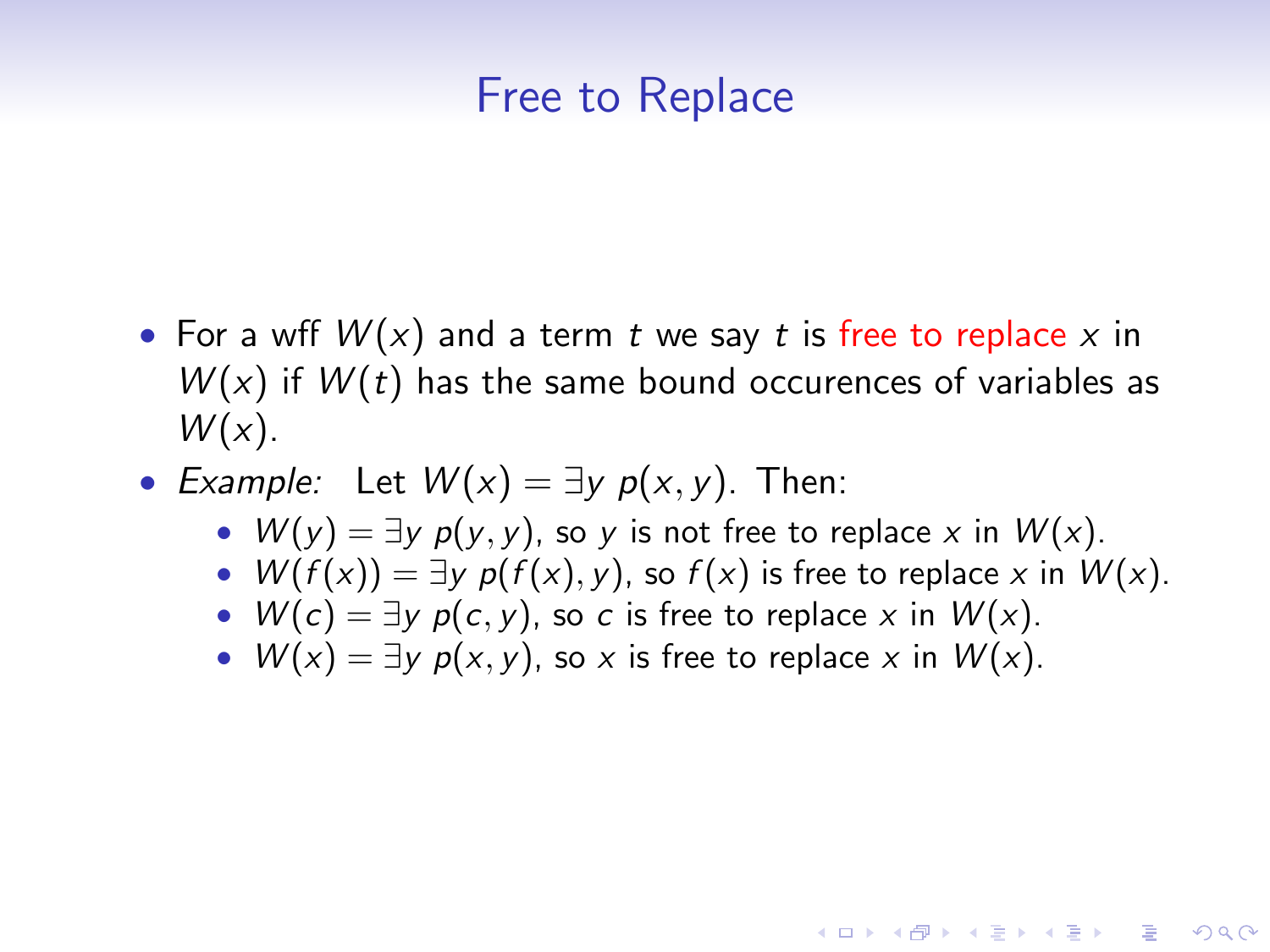### Universal Instantation

K ロ ▶ K @ ▶ K 할 > K 할 > 1 할 > 1 이익어

#### Universal Instantiation (UI)

- $\frac{\forall x \ W(x)}{W(t)}$  $\frac{W(X)}{W(t)}$  if t is free to replace x in  $W(x)$ .
- Special cases that satisfy the restriction:

\n- $$
\frac{\forall x \ W(x)}{W(x)}
$$
\n- $\frac{\forall x \ W(x)}{W(c)}$
\n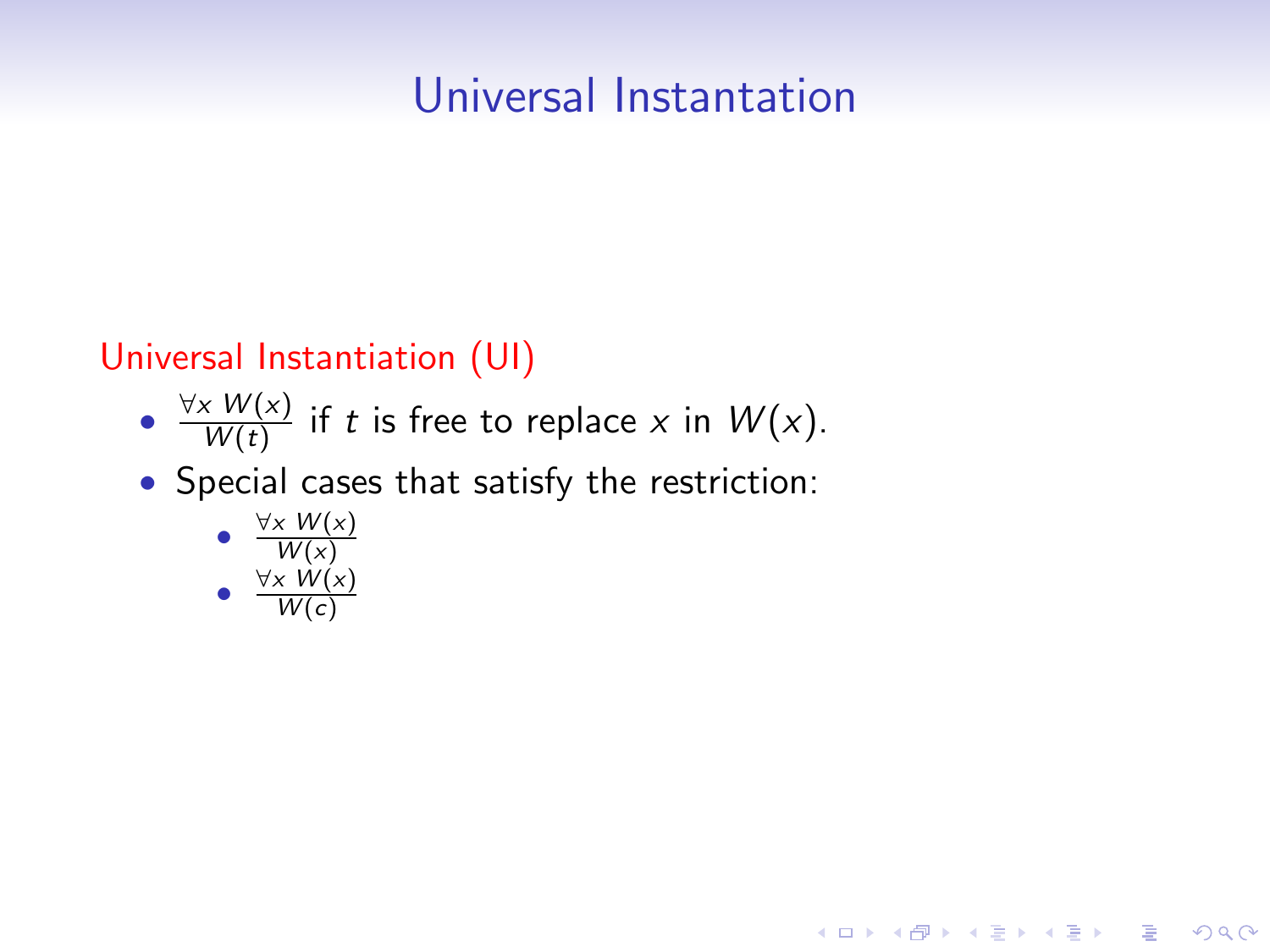# Existential Generalization (EG)

K ロ ▶ K @ ▶ K 할 > K 할 > 1 할 > 1 이익어

#### Existential Generalization (EG)

- $\bullet$   $\frac{W(t)}{\exists \times M(t)}$  $\frac{W(t)}{\exists x W(x)}$  if t is free to replace x in  $W(x)$ .
- Special cases that satisfy the restriction:

\n- \n
$$
\frac{W(x)}{\exists x \ W(x)}
$$
\n
\n- \n
$$
\frac{W(c)}{\exists x \ W(x)}
$$
\n
\n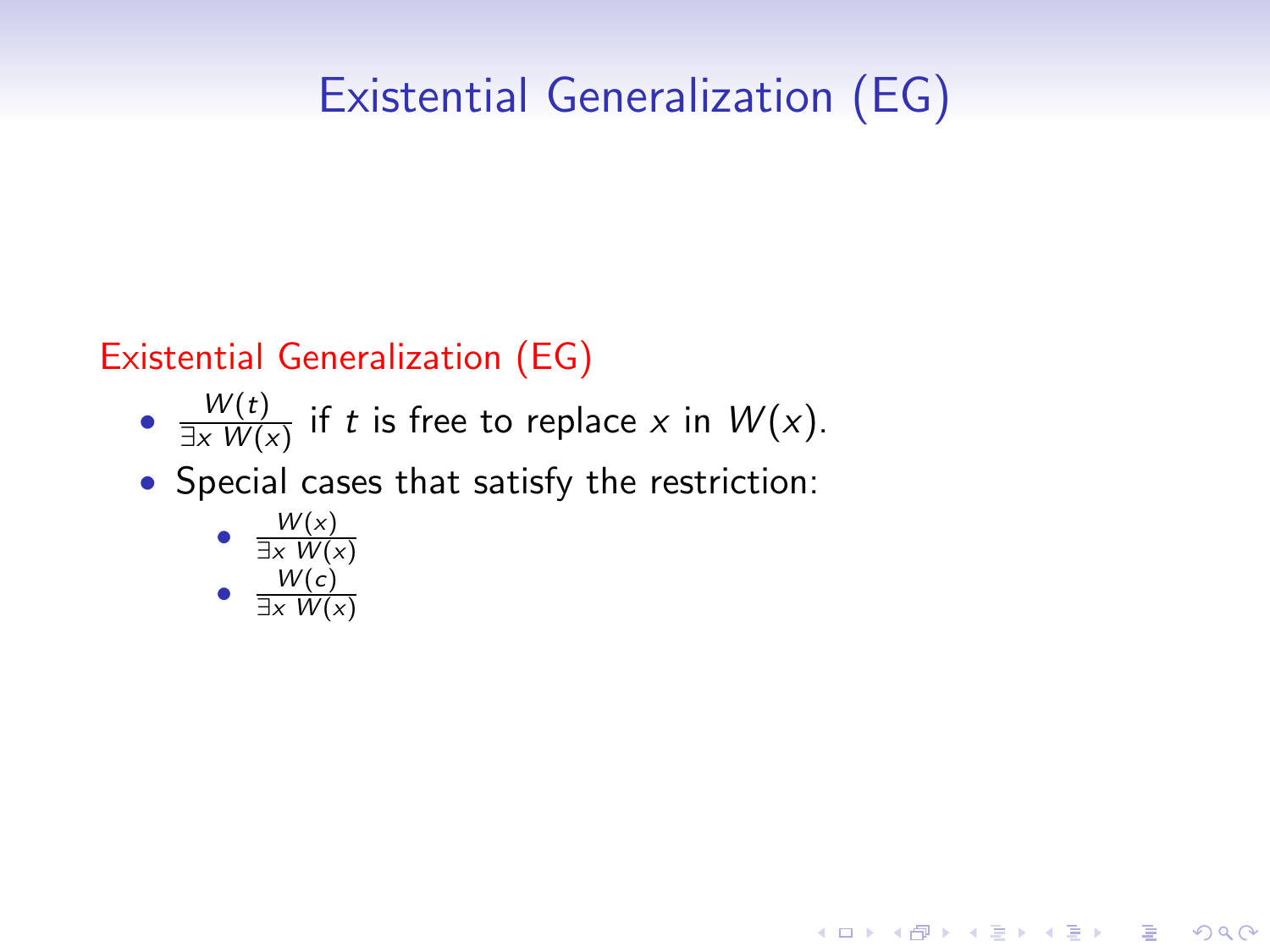# Existential Instantiation (EI)

If  $\exists x W(x)$  occurs on some line of a proof, then  $W(c)$  may be placed on any subsequent line of the proof, subject to the following restrictions:

• Choose c to be a new constant in the proof and such that c does not occur in the statement to be proven.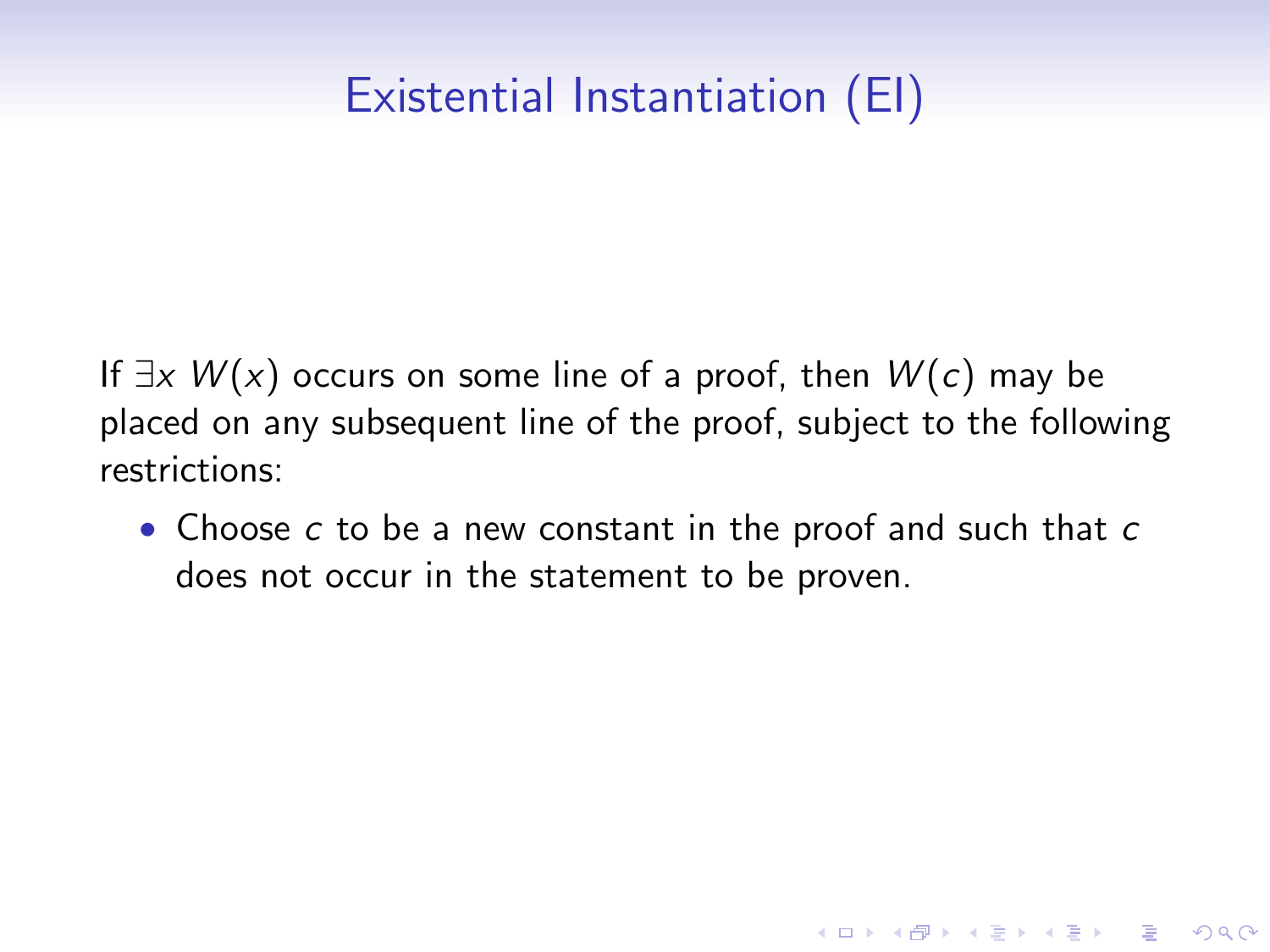# Universal Generalization (UG)

If  $W(x)$  occurs on some line of a proof, then  $\forall x W(x)$  may be placed on any subsequent line of the proof, subject to the following restrictions:

• Among the wffs used to obtain  $W(x)$ , x is not free in any premise and  $x$  is not free in any wff obtained by EI.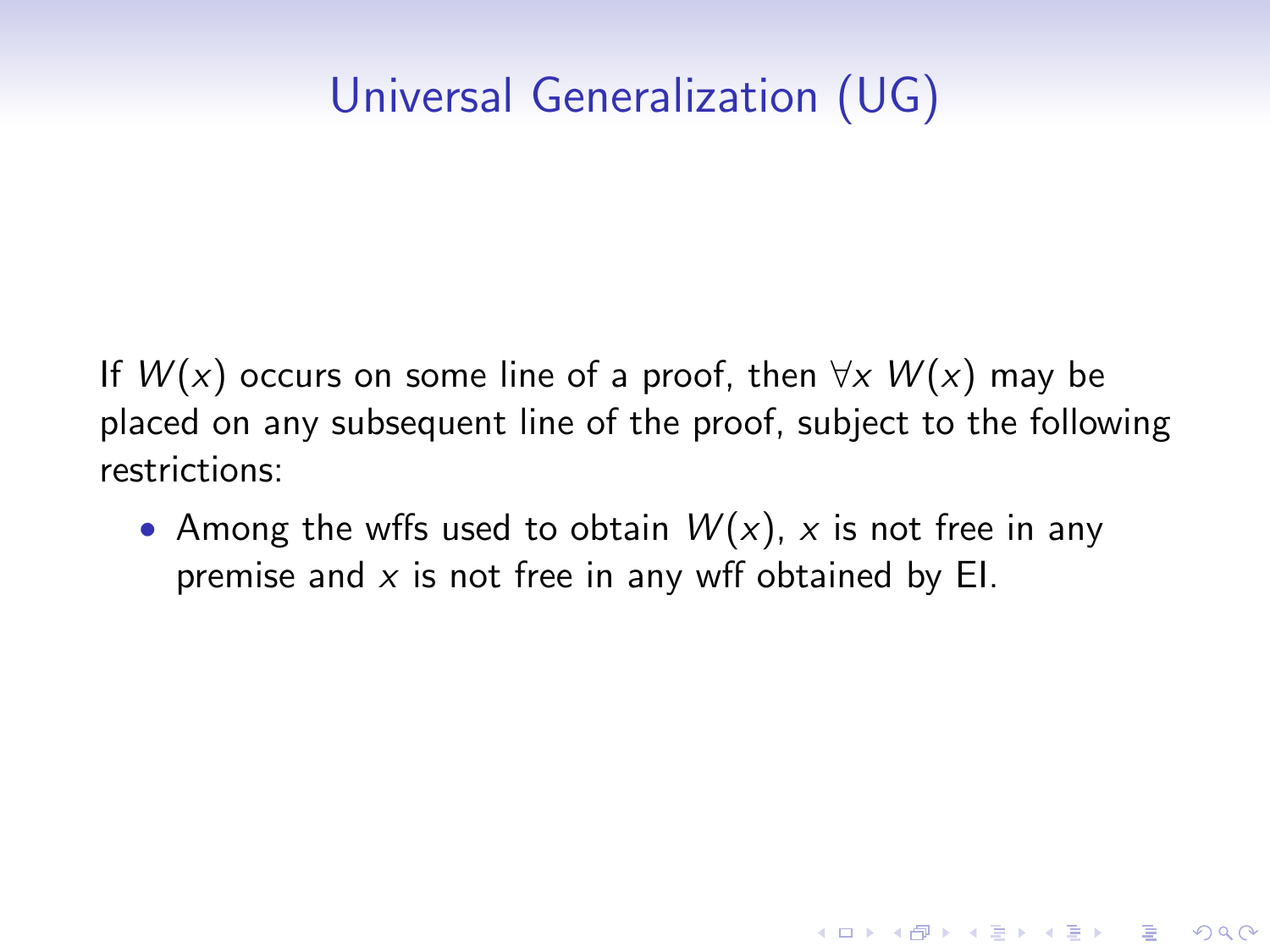### Broken proofs

- There are lots of ways that quantifier inference rules can be misused. The next several slides show broken proofs.
- Example:  $\forall x \exists y \ p(x, y) \rightarrow \exists y \forall x \ p(x, y)$  is invalid. Here is an attempted proof.

1. 
$$
\forall x \exists y \ p(x, y)
$$
 P  
\n2.  $\exists y \ p(x, y)$  1, UI  
\n3.  $p(x, c)$  2, El  
\n4.  $\forall x \ p(x, c)$  3, UG No!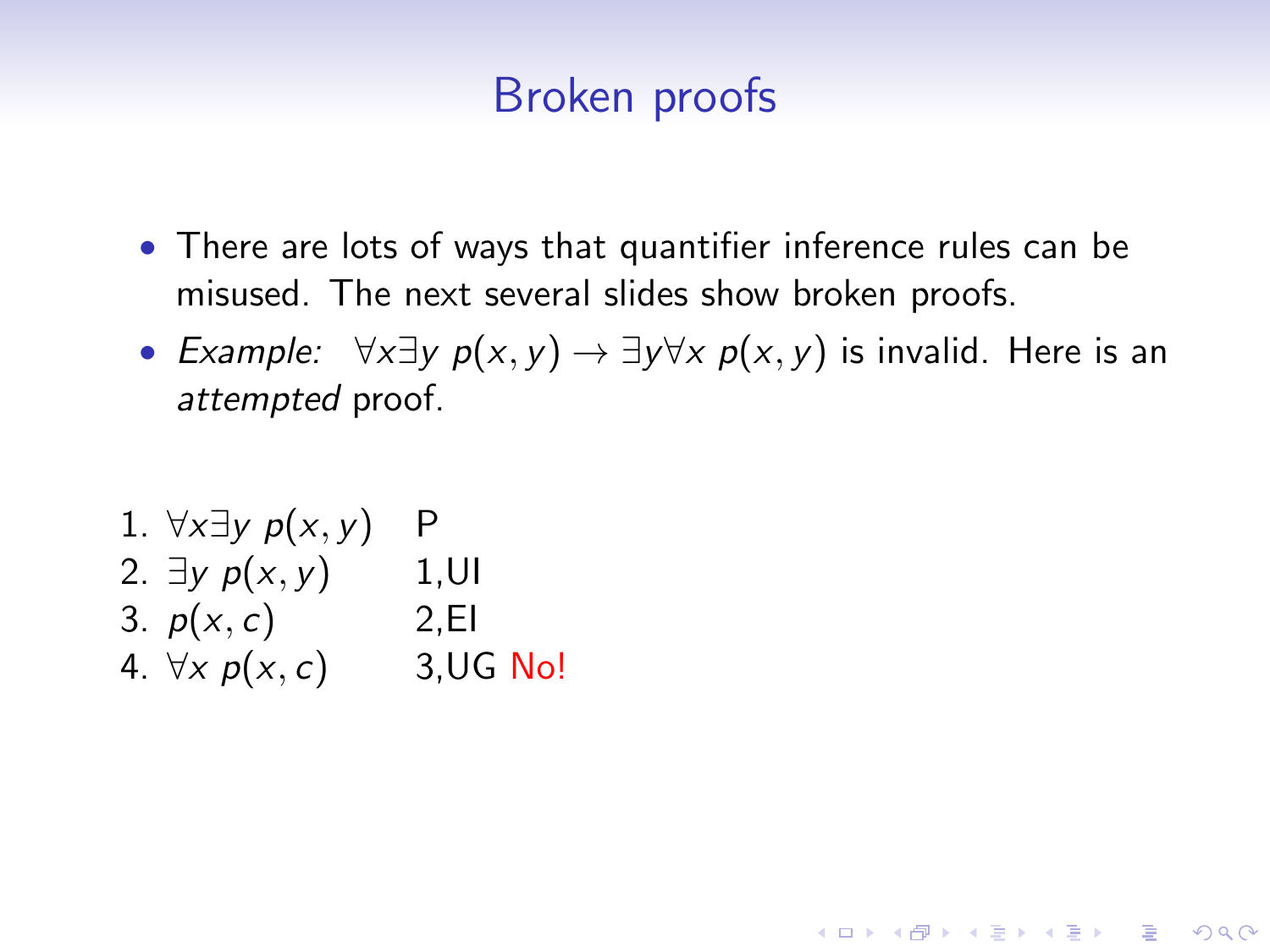### Broken proofs

- There are lots of ways that quantifier inference rules can be misused. The next several slides show broken proofs.
- Example:  $\forall x \exists y \ p(x, y) \rightarrow \exists y \forall x \ p(x, y)$  is invalid. Here is an attempted proof.

```
1. \forall x \exists y \ p(x, y) P
2. \exists y \ p(x, y) 1.UI
3. p(x, c) 2, EI
4. \forall x \ p(x, c) 3, UG No! (x on (3) is free in wff obtained by EI)
5. \exists y \forall x \ p(x, y) 4, EG
NOT QED 1-5, CP
```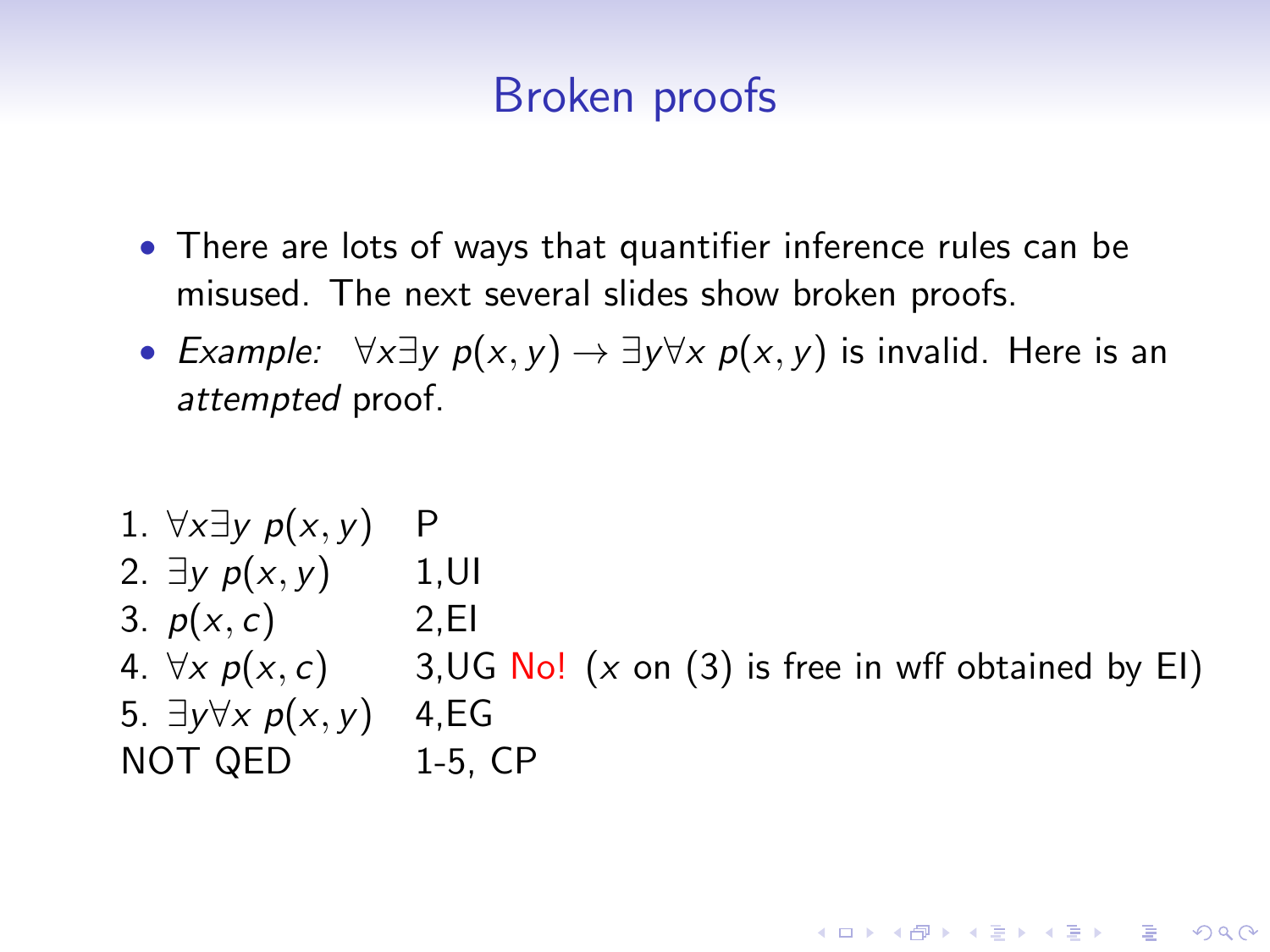#### Second Broken Proof

Example:  $\exists x \ p(x) \rightarrow \forall x \ p(x)$  is invalid. Here is an attempted proof.

K ロ ▶ K @ ▶ K 할 ▶ K 할 ▶ | 할 | ⊙Q @

1. 
$$
\exists p(x)
$$
 P  
2.  $p(x)$  1, El No!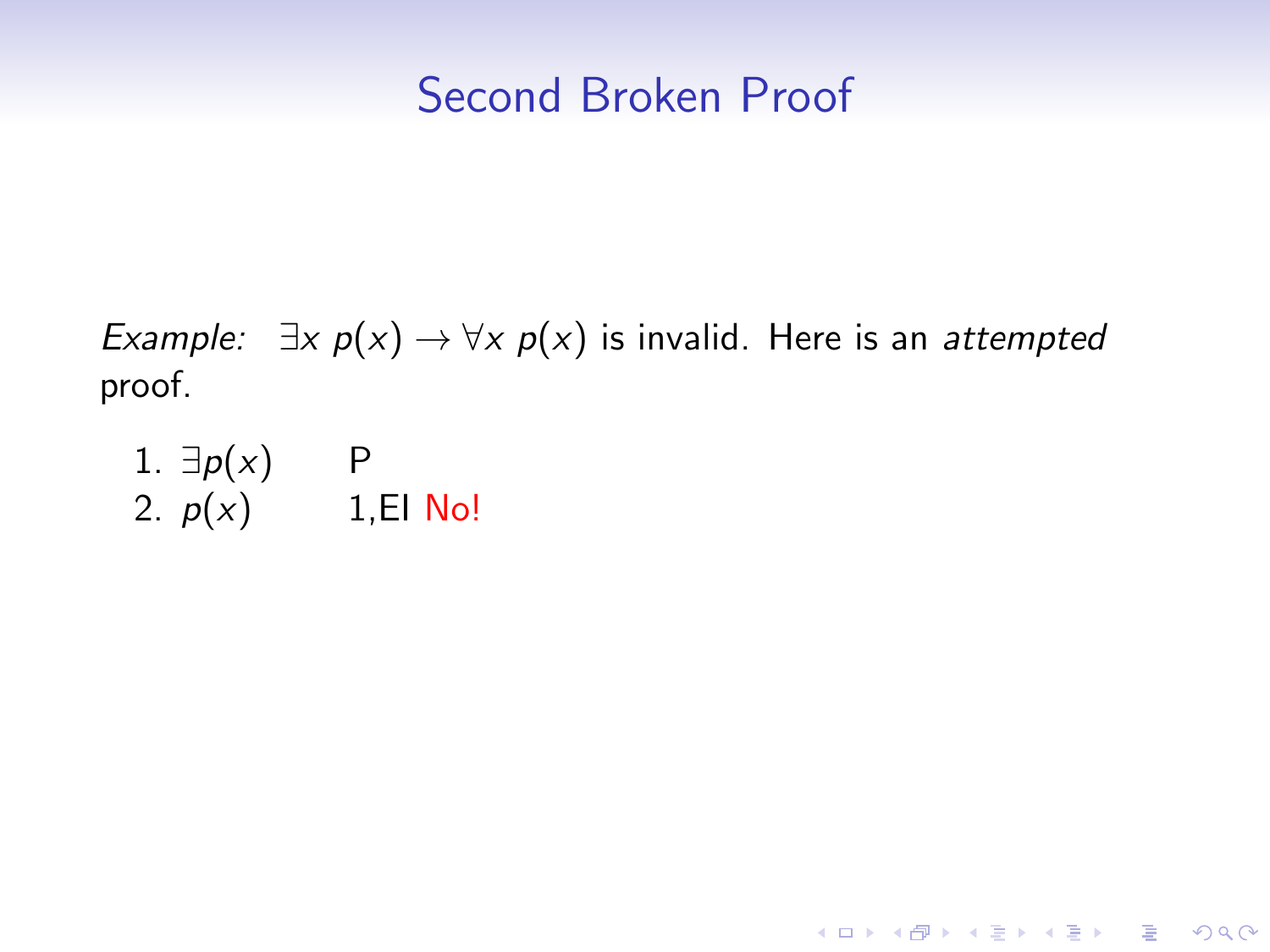#### Second Broken Proof

Example:  $\exists x \ p(x) \rightarrow \forall x \ p(x)$  is invalid. Here is an attempted proof.

K ロ ▶ K @ ▶ K 할 > K 할 > 1 할 > 1 이익어

1.  $\exists p(x)$  P 2.  $p(x)$  1,EI No! (x is not a new constant) 3.  $\forall x \ p(x)$  2, UG No!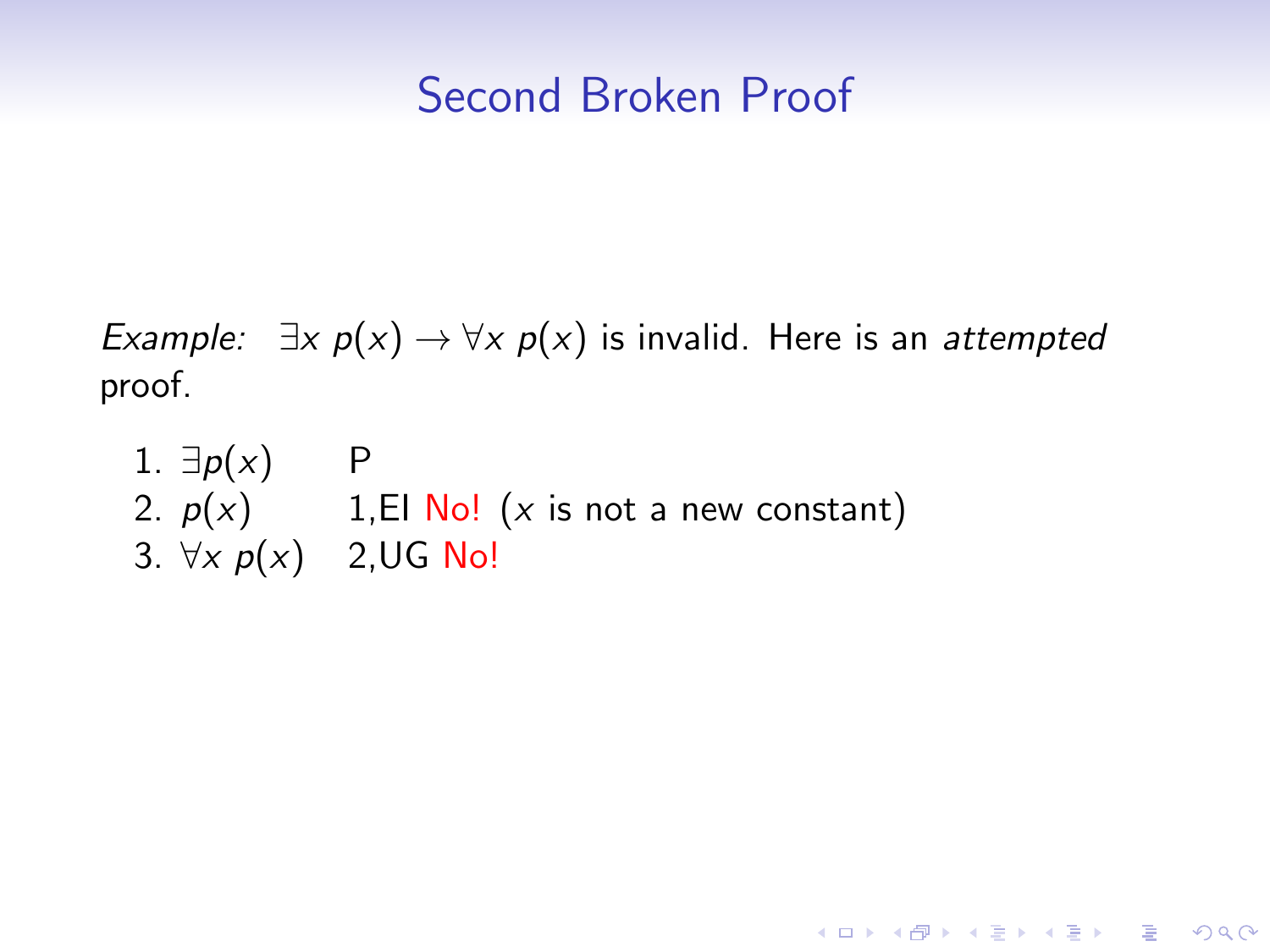#### Second Broken Proof

Example:  $\exists x \ p(x) \rightarrow \forall x \ p(x)$  is invalid. Here is an attempted proof.

1.  $\exists p(x)$  P 2.  $p(x)$  1, El No! (x is not a new constant) 3.  $\forall x \ p(x)$  2, UG No! (x on (2) is free in wff obtained by EI) NOT QED 1-3,CP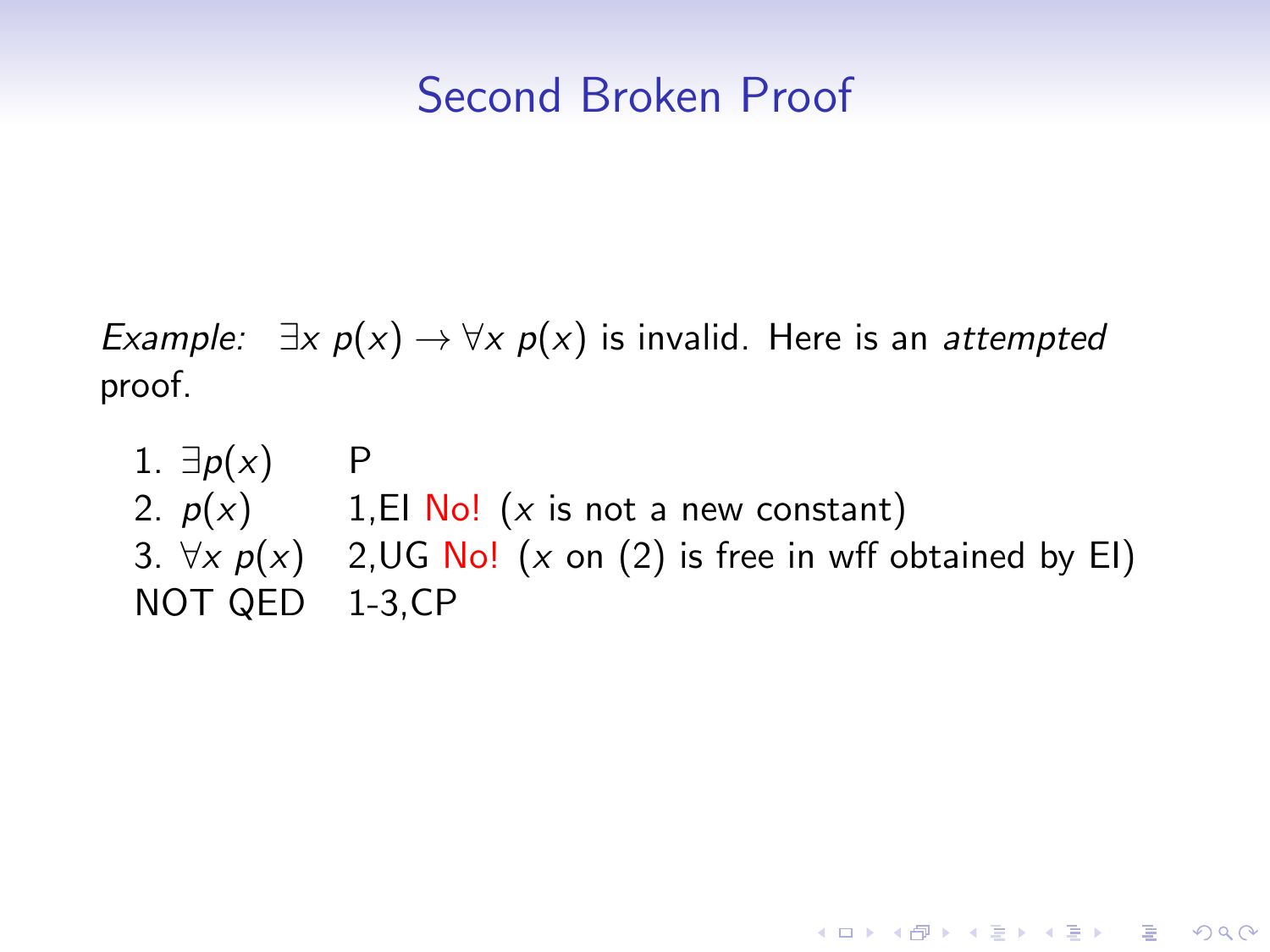#### Third Broken Proof

*Example:*  $\exists x \ p(x) \land \exists x \ q(x) \rightarrow \exists x (\ p(x) \land q(x))$  is invalid. Here is an attempted proof.

K ロ ▶ K @ ▶ K 할 > K 할 > 1 할 > 1 ⊙ Q Q ^

| 1. $\exists x \ p(x)$ | Ρ        |
|-----------------------|----------|
| 2. $\exists x q(x)$   | P        |
| 3. $p(c)$             | 1.EI     |
| 4. $q(c)$             | 2,El No! |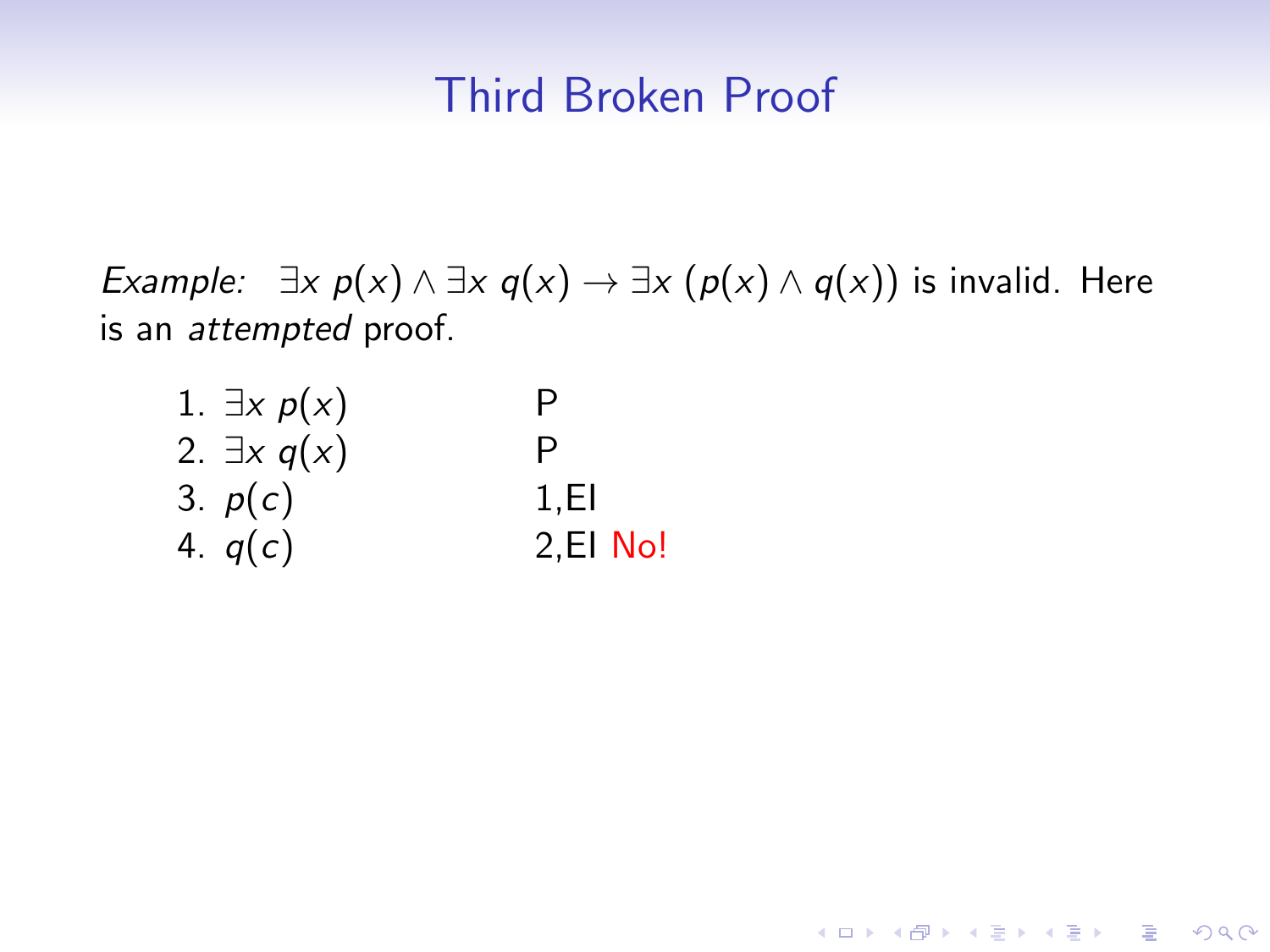#### Third Broken Proof

*Example:*  $\exists x \ p(x) \land \exists x \ q(x) \rightarrow \exists x (\ p(x) \land q(x))$  is invalid. Here is an attempted proof.

| 1. $\exists x \ p(x)$                          |                                                  |
|------------------------------------------------|--------------------------------------------------|
| 2. $\exists x q(x)$                            |                                                  |
| 3. $p(c)$                                      | 1.EI                                             |
| 4. $q(c)$                                      | 2, El $\overline{No!}$ (c is not a new constant) |
| 5. $p(c) \wedge q(c)$                          | $3,4$ , Conj                                     |
| 6. $\exists x \left( p(x) \wedge q(x) \right)$ | 5, EG                                            |
| NOT QED                                        | $1-6$ , $CP$                                     |

K ロ ▶ K @ ▶ K 할 > K 할 > 1 할 > 1 ⊙ Q Q ^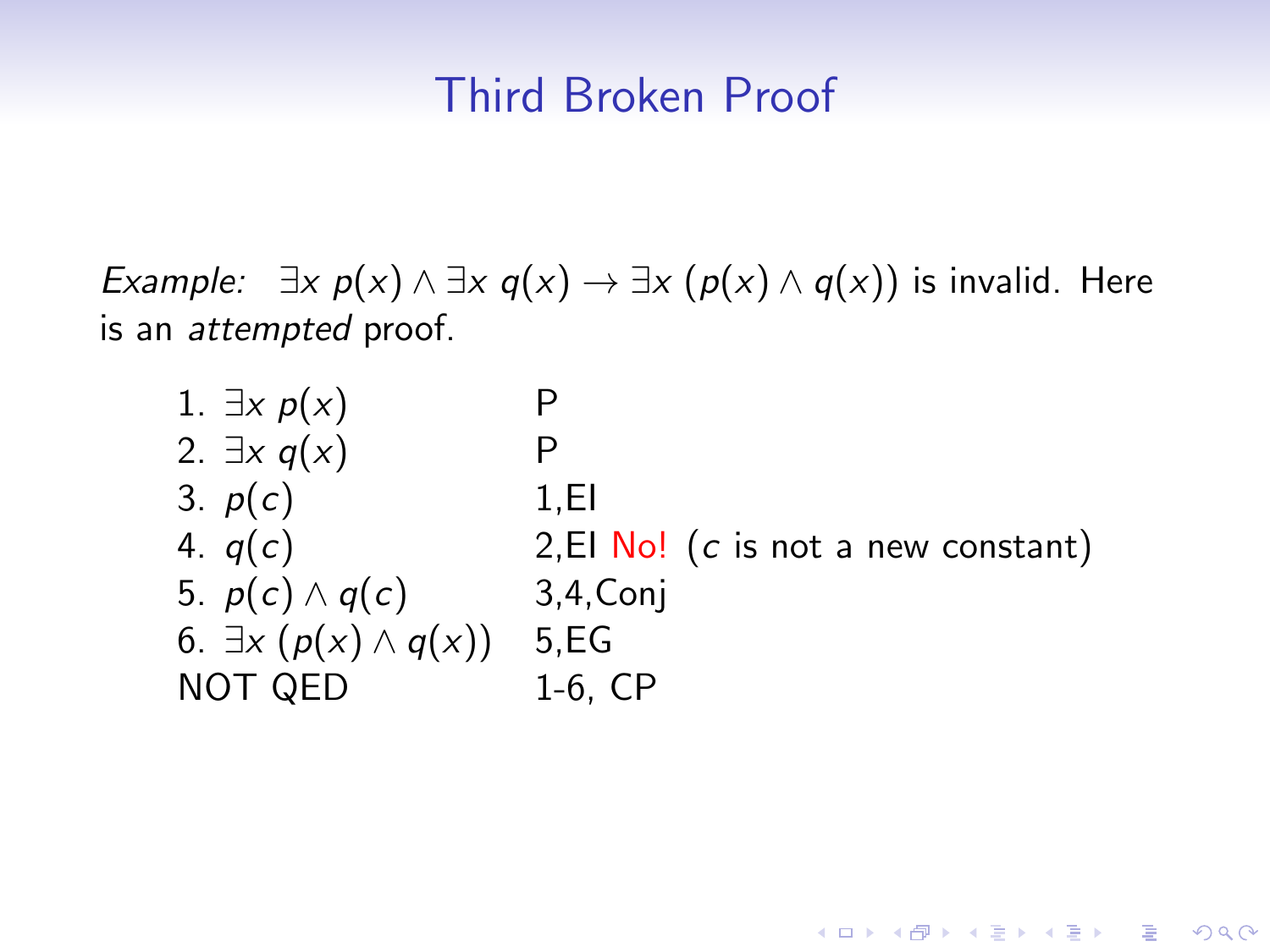### Broken Proof (4)

### Example:  $p(x) \rightarrow \forall x p(x)$  is invalid. Here is an attempted proof. 1.  $p(x)$  P 2.  $\forall x \ p(x)$  1, UG No!

K □ ▶ K @ ▶ K 할 X K 할 X T 할 X 1 9 Q Q \*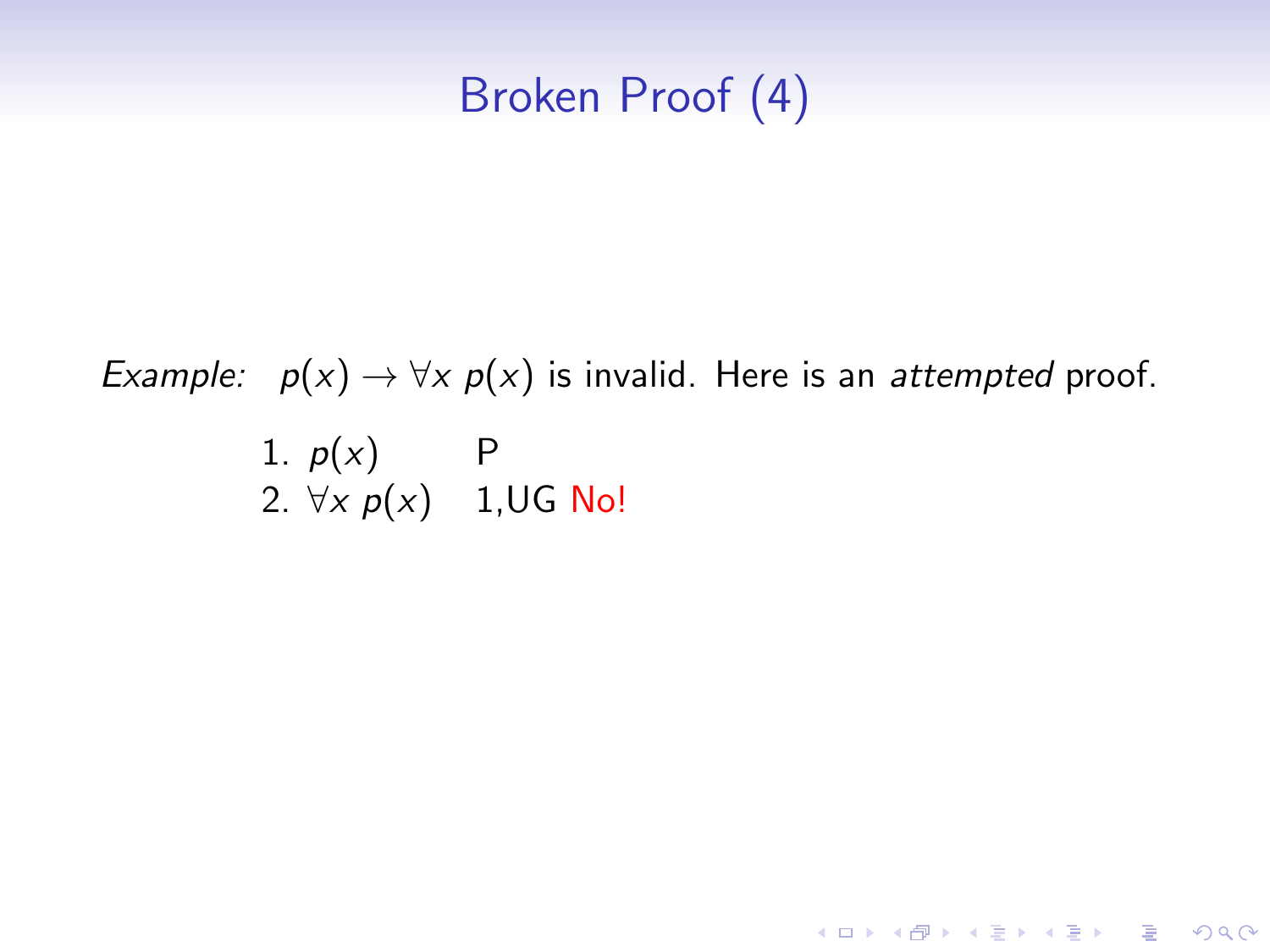### Broken Proof (4)

Example:  $p(x) \rightarrow \forall x p(x)$  is invalid. Here is an attempted proof. 1.  $p(x)$  P 2.  $\forall x \ p(x)$  1, UG No! (x is free in a premise) NOT QED 1,2,CP

K ロ ▶ K @ ▶ K 할 > K 할 > 1 할 > 1 이익어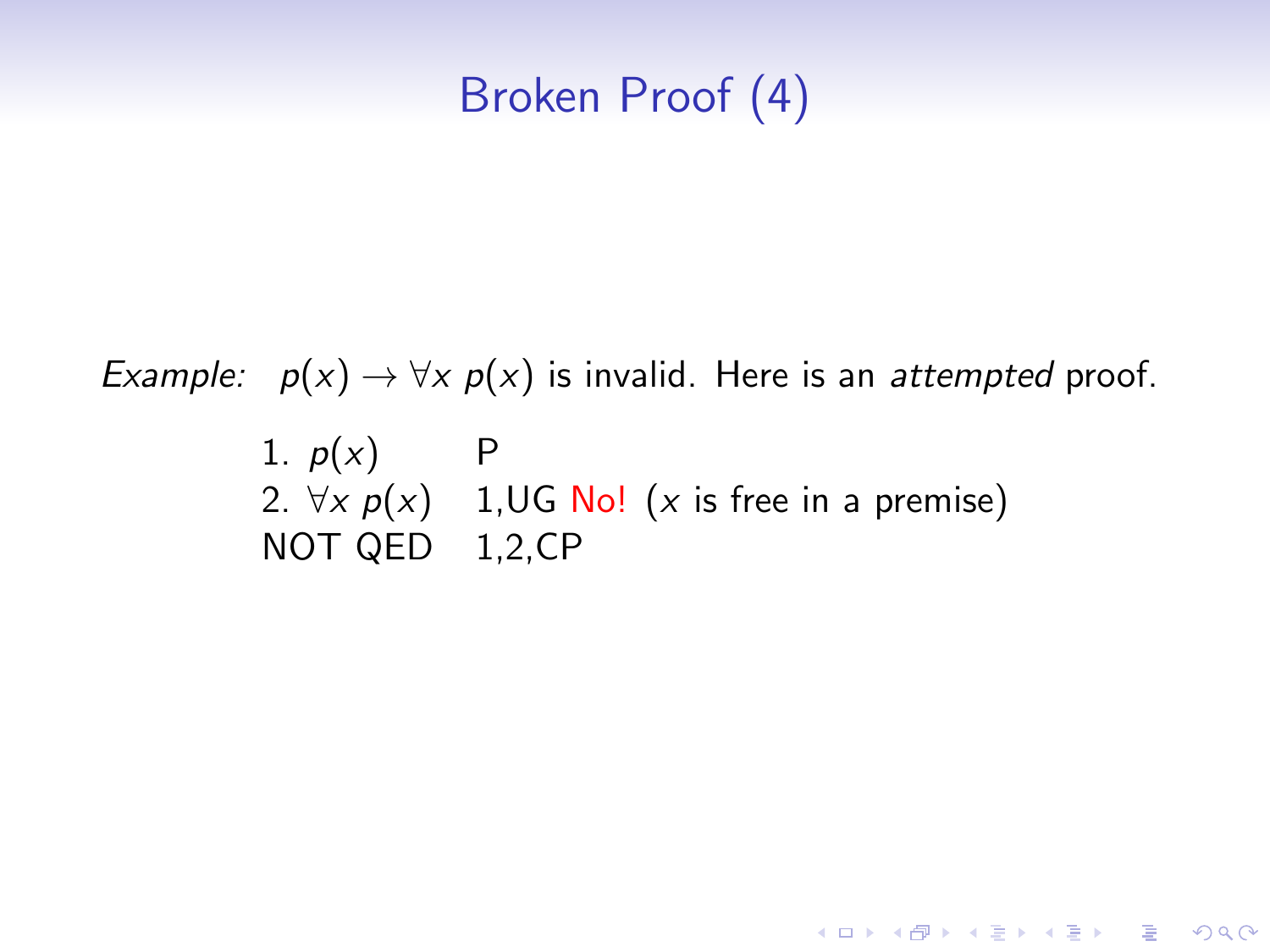## Broken Proof (5)

*Example:*  $\forall x \exists y \ p(x, y) \rightarrow \exists y \ p(y, y)$  is invalid. Here is an attempted proof.

| 1. $\forall x \exists y \ p(x, y)$ |             |
|------------------------------------|-------------|
| 2. $\exists y \ p(y, y)$           | $1,$ UI No! |

K ロ ▶ K @ ▶ K 할 X X 할 X | 할 X 1 9 Q Q ^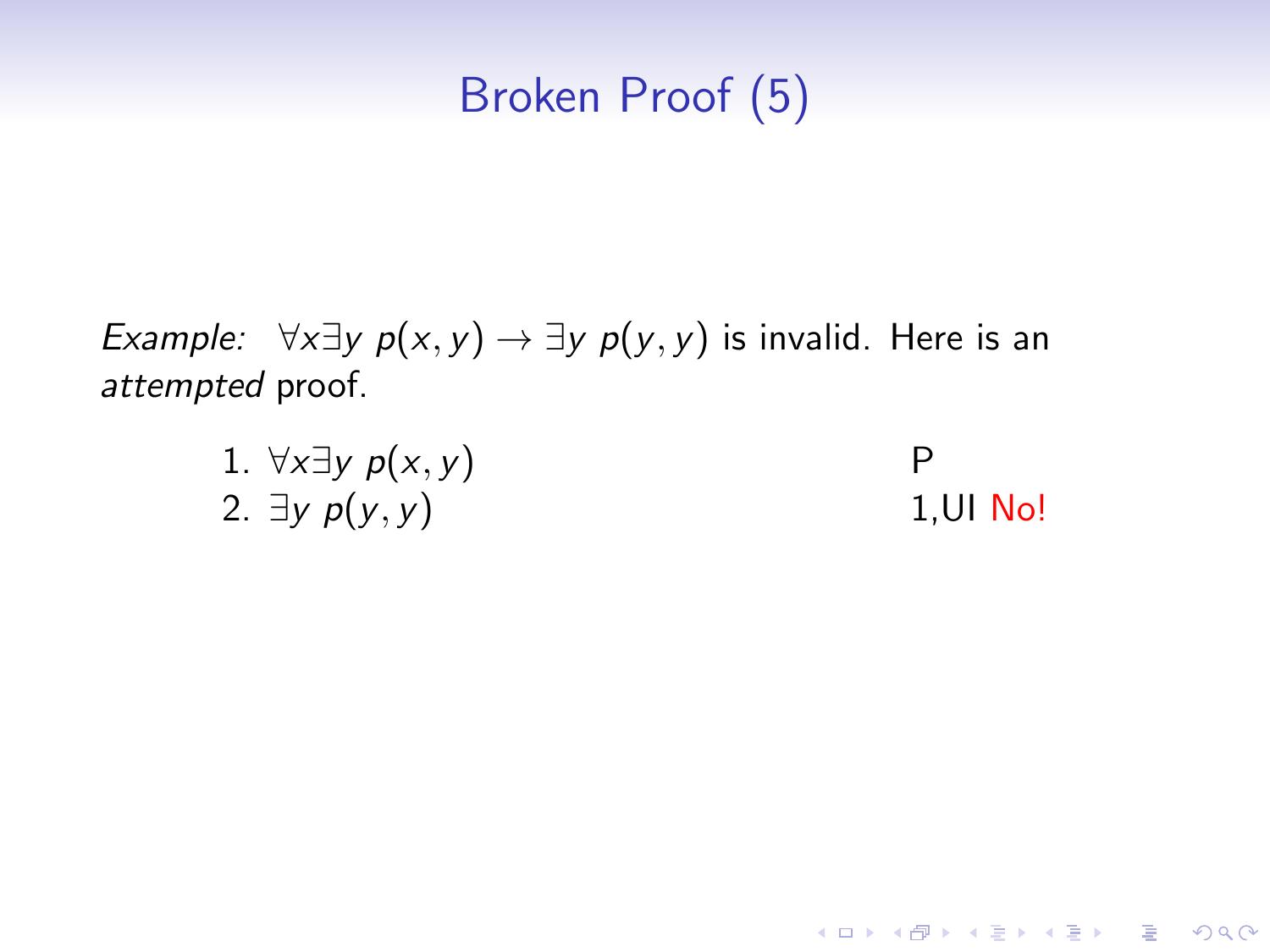## Broken Proof (5)

*Example:*  $\forall x \exists y \ p(x, y) \rightarrow \exists y \ p(y, y)$  is invalid. Here is an attempted proof.

> 1.  $\forall x \exists y \ p(x, y)$  P 2.  $\exists y \ p(y, y)$  1, UI No! (y is not free to replace x in  $\exists y \ p(x, y)$ ) NOT QED 1,2,CP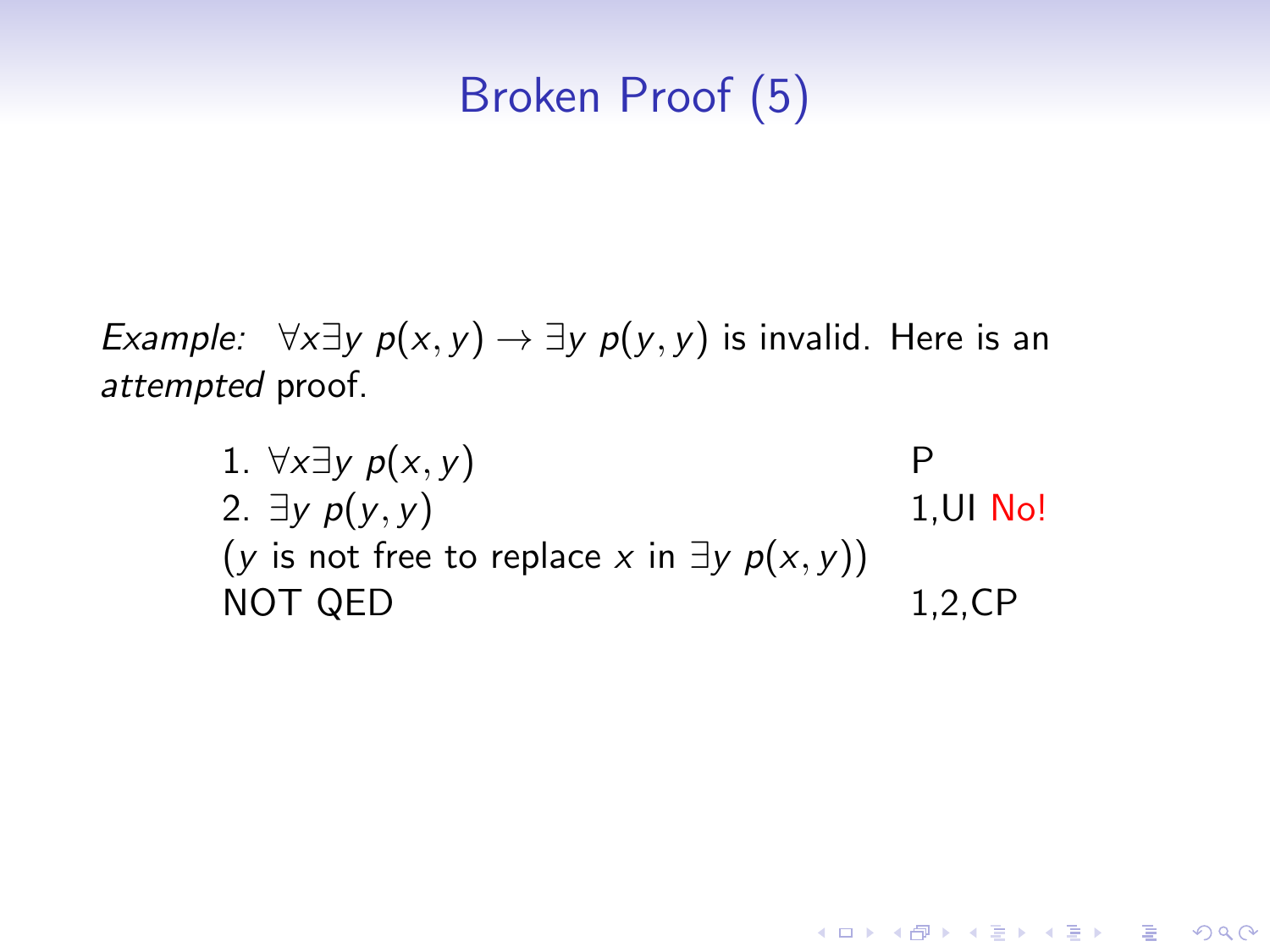## Broken Proof (6)

Example:  $\forall x \ p(x, f(x)) \rightarrow \exists x \ p(x, x)$  is invalid. Here is an attempted proof.

| 1. $\forall x \ p(x, f(x))$ |             |
|-----------------------------|-------------|
| 2. $p(x, f(x))$             | 1.UI        |
| 2. $\exists x \ p(x,x)$     | $2, EG$ No! |

イロト イ御 トイミト イミト ニミー りんぴ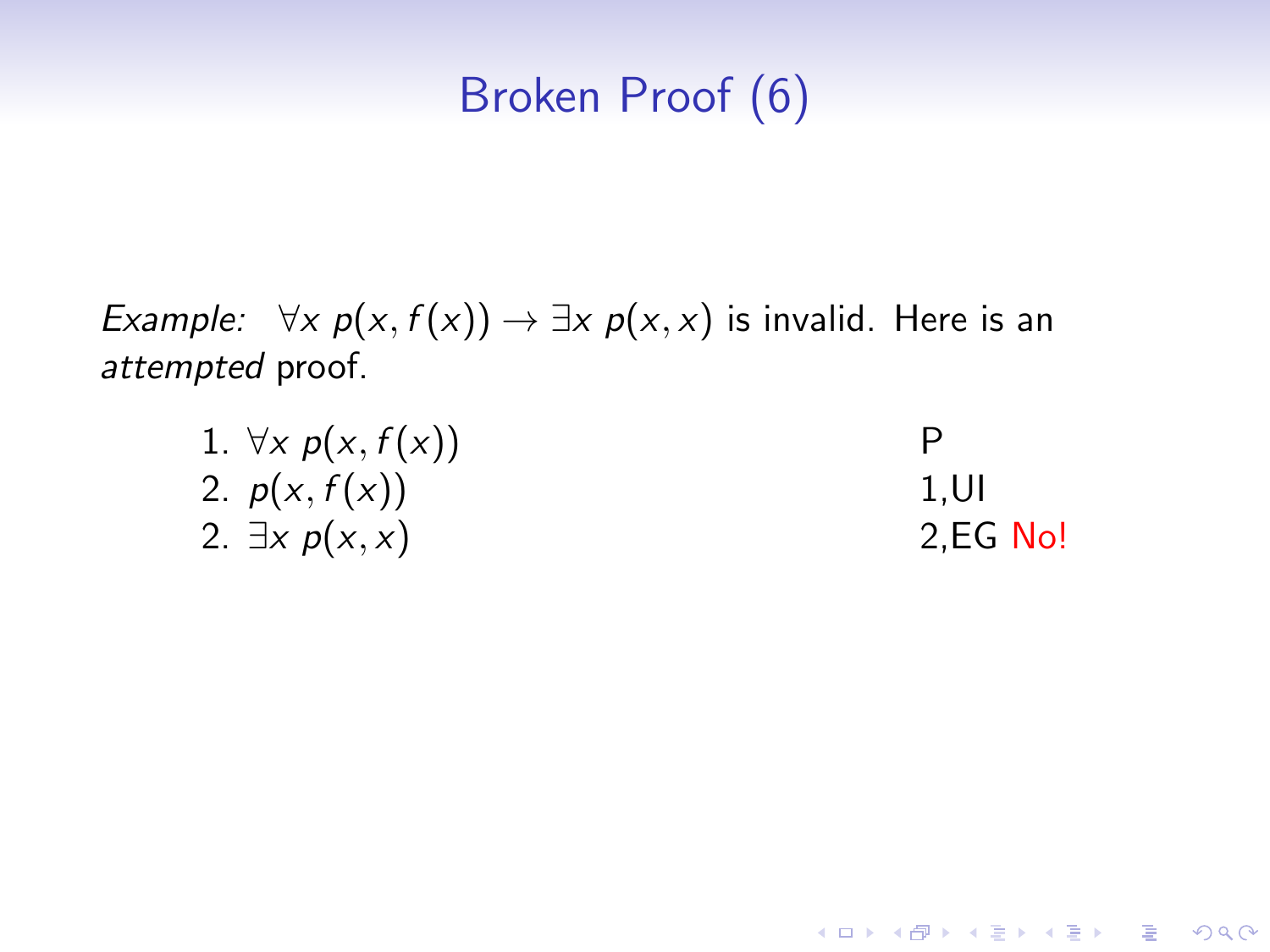## Broken Proof (6)

Example:  $\forall x \ p(x, f(x)) \rightarrow \exists x \ p(x, x)$  is invalid. Here is an attempted proof.

> 1.  $\forall x \ p(x, f(x))$  P 2.  $p(x, f(x))$  1, U 2.  $\exists x \ p(x, x)$  2, EG No!  $(p(x, f(x)) \neq p(x, x)(x/t)$  for any term t) NOT QED 1-3,CP

> > **KORK STRAIN A BAR SHOP**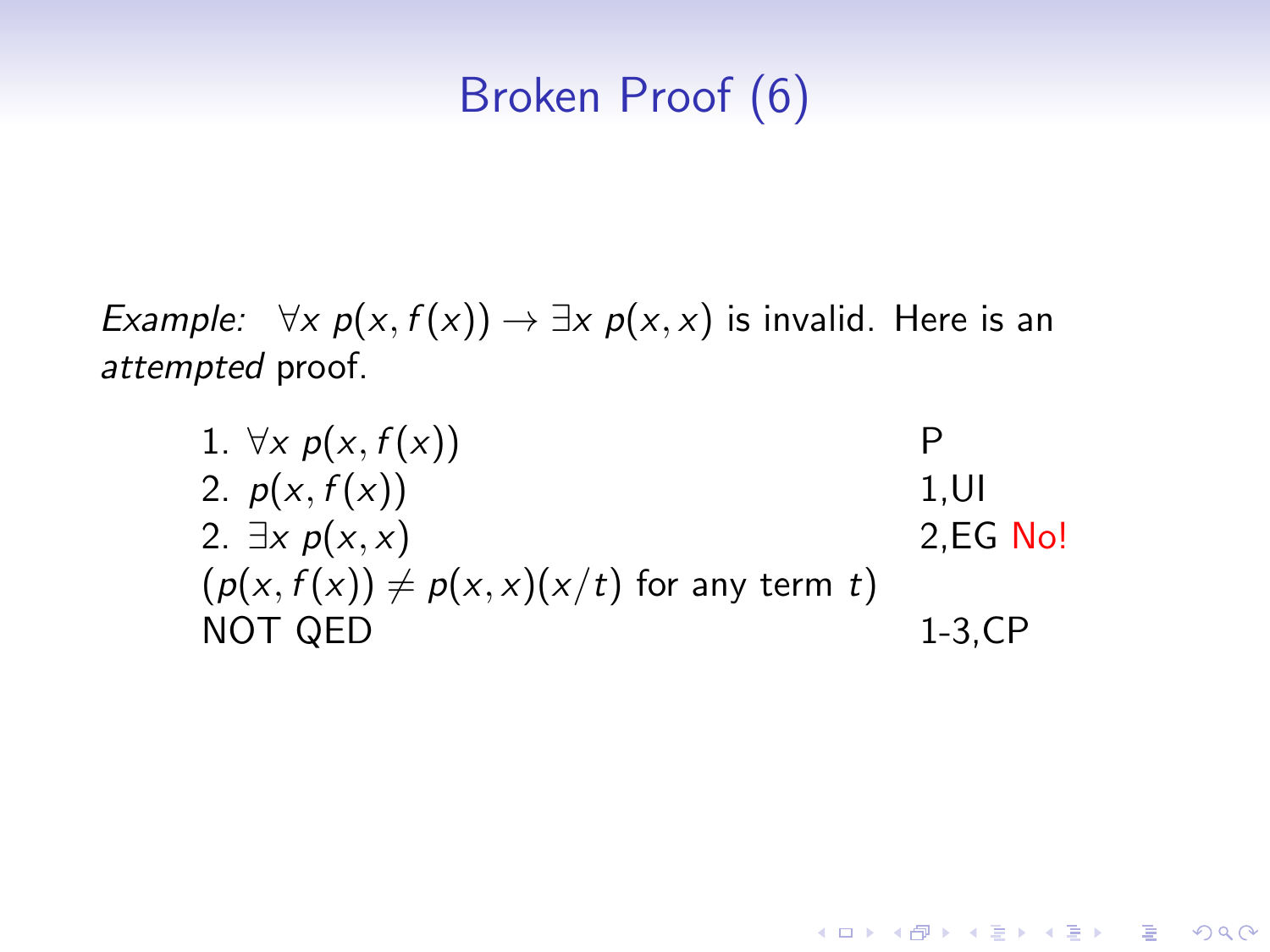# Broken Proof (7)

*Example:*  $\forall x \ p(x, f(x)) \rightarrow \exists y \forall x \ p(x, y)$  is invalid. Here is an attempted proof.

| 1. $\forall x \ p(x, f(x))$        |            |
|------------------------------------|------------|
| 2. $\exists y \forall x \ p(x, y)$ | $1,EG$ No! |

K ロ ▶ K @ ▶ K 할 ▶ K 할 ▶ | 할 | © 9 Q @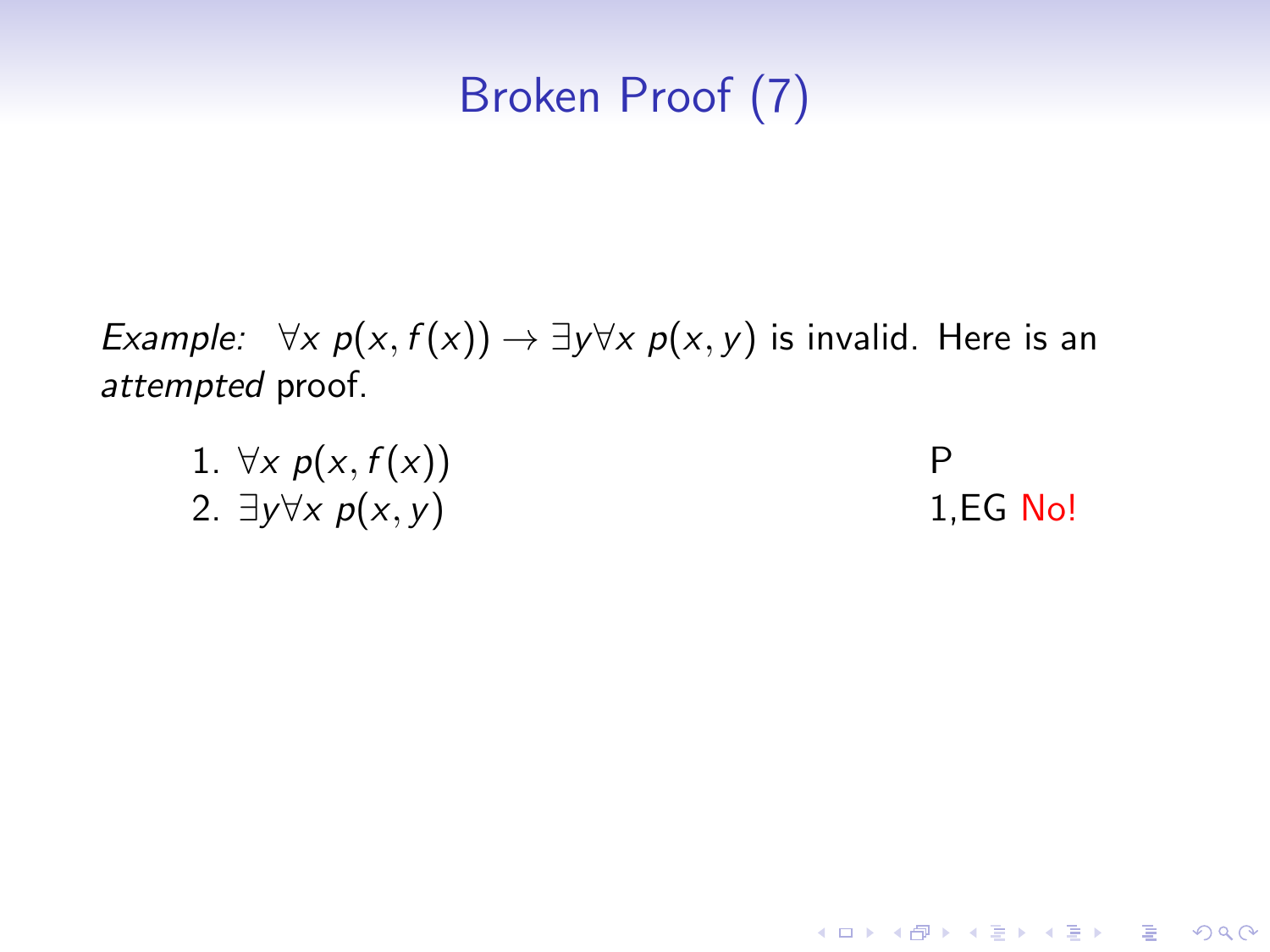# Broken Proof (7)

*Example:*  $\forall x \ p(x, f(x)) \rightarrow \exists y \forall x \ p(x, y)$  is invalid. Here is an attempted proof.

1.  $\forall x \ p(x, f(x))$  P 2.  $\exists v \forall x \ p(x, v)$  1, EG No!  $(f(x))$  is not free to replace y in  $\forall x \ p(x, y)$ NOT QED 1,2,CP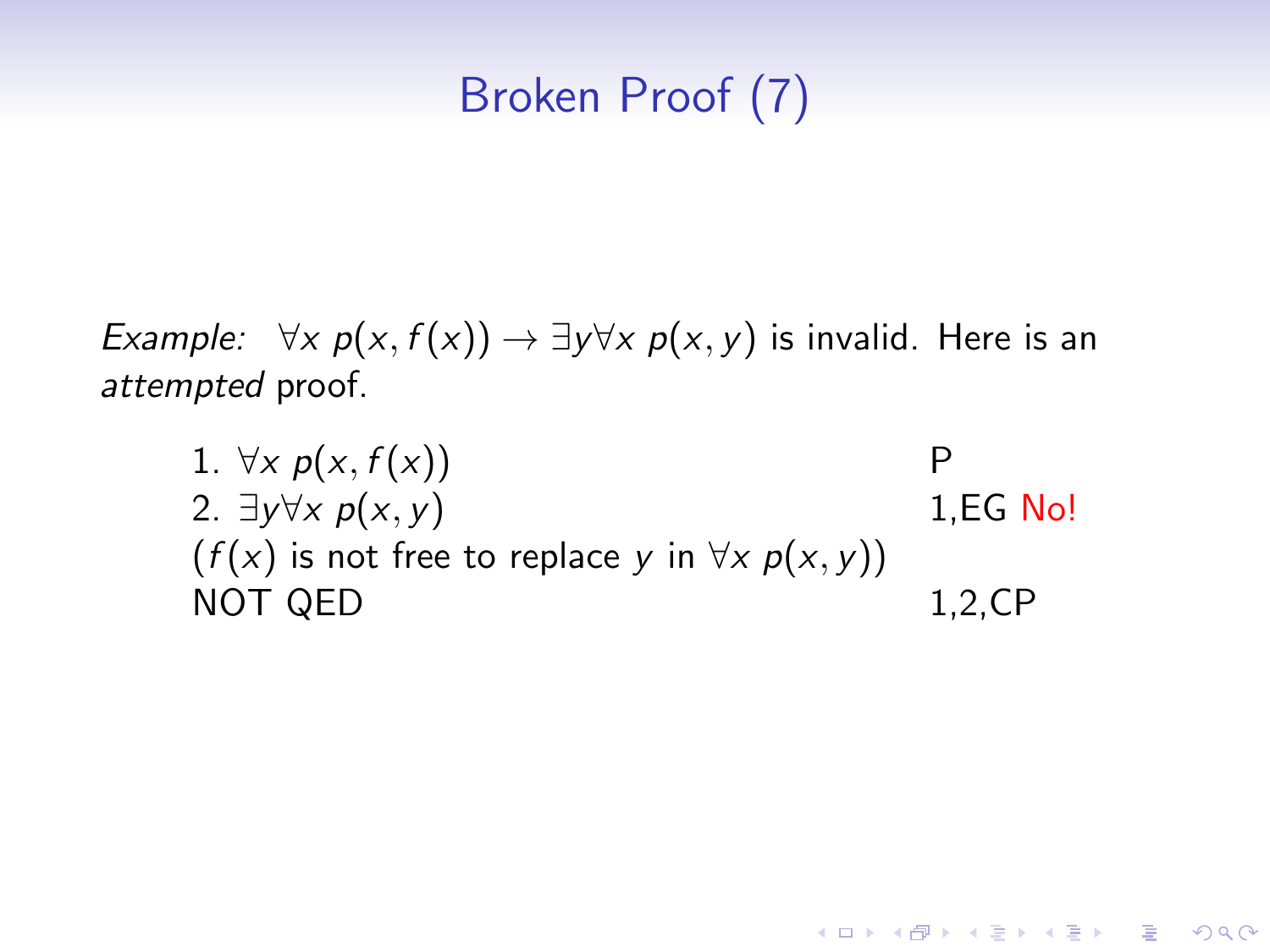### Broken Proof (8)

Example:  $\exists x \ p(x) \rightarrow p(c)$  is invalid. Here is an attempted proof.

| 1. $\exists x \ p(x)$ |             |
|-----------------------|-------------|
| 2. $p(c)$             | $1, EI$ No! |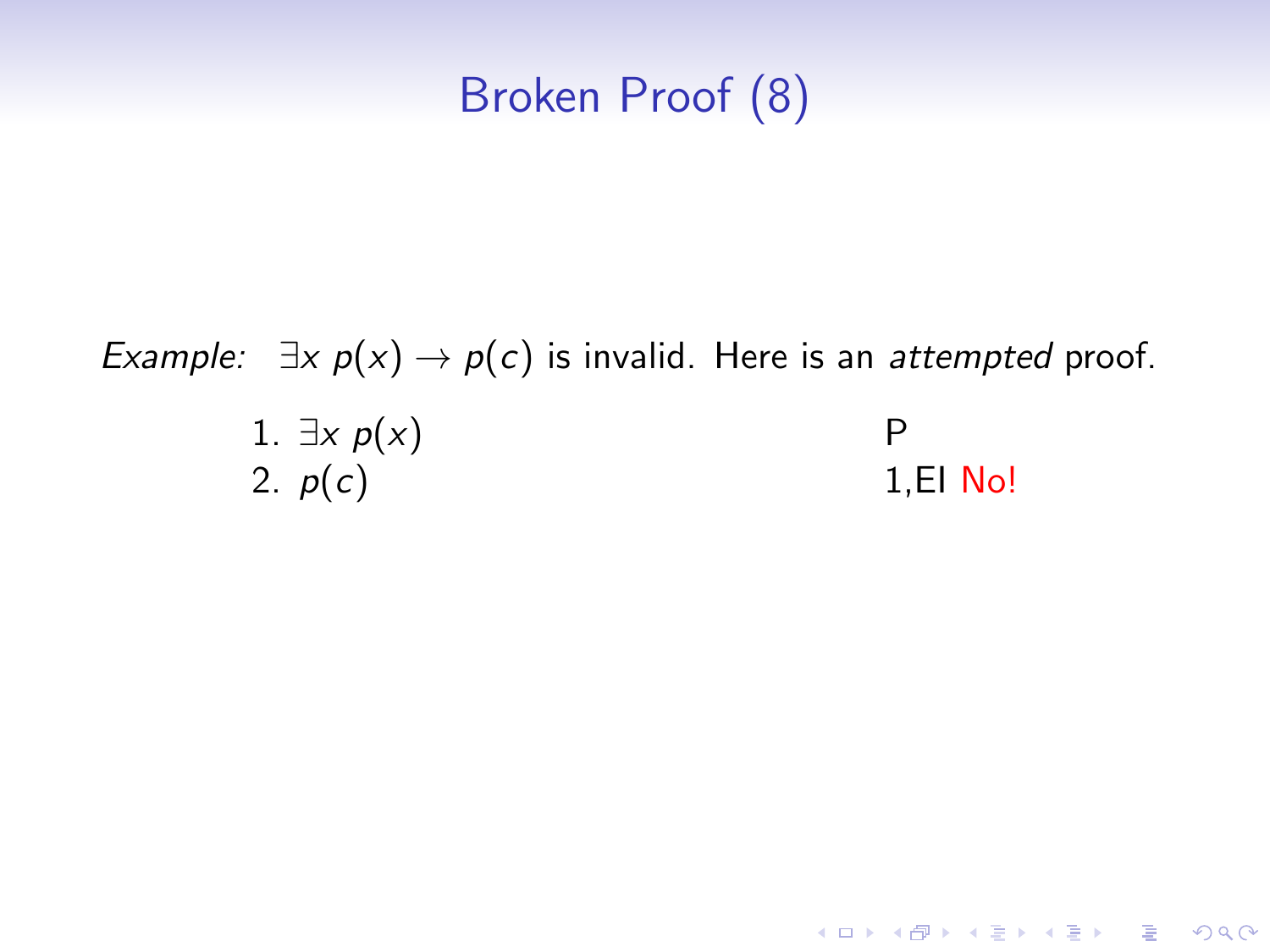### Broken Proof (8)

Example:  $\exists x \ p(x) \rightarrow p(c)$  is invalid. Here is an attempted proof.

1. 
$$
\exists x \ p(x)
$$
 P  
\n2.  $p(c)$  1, El No!  
\n(c occurs in statement to be proved)  
\nNOT QED 1,2,CP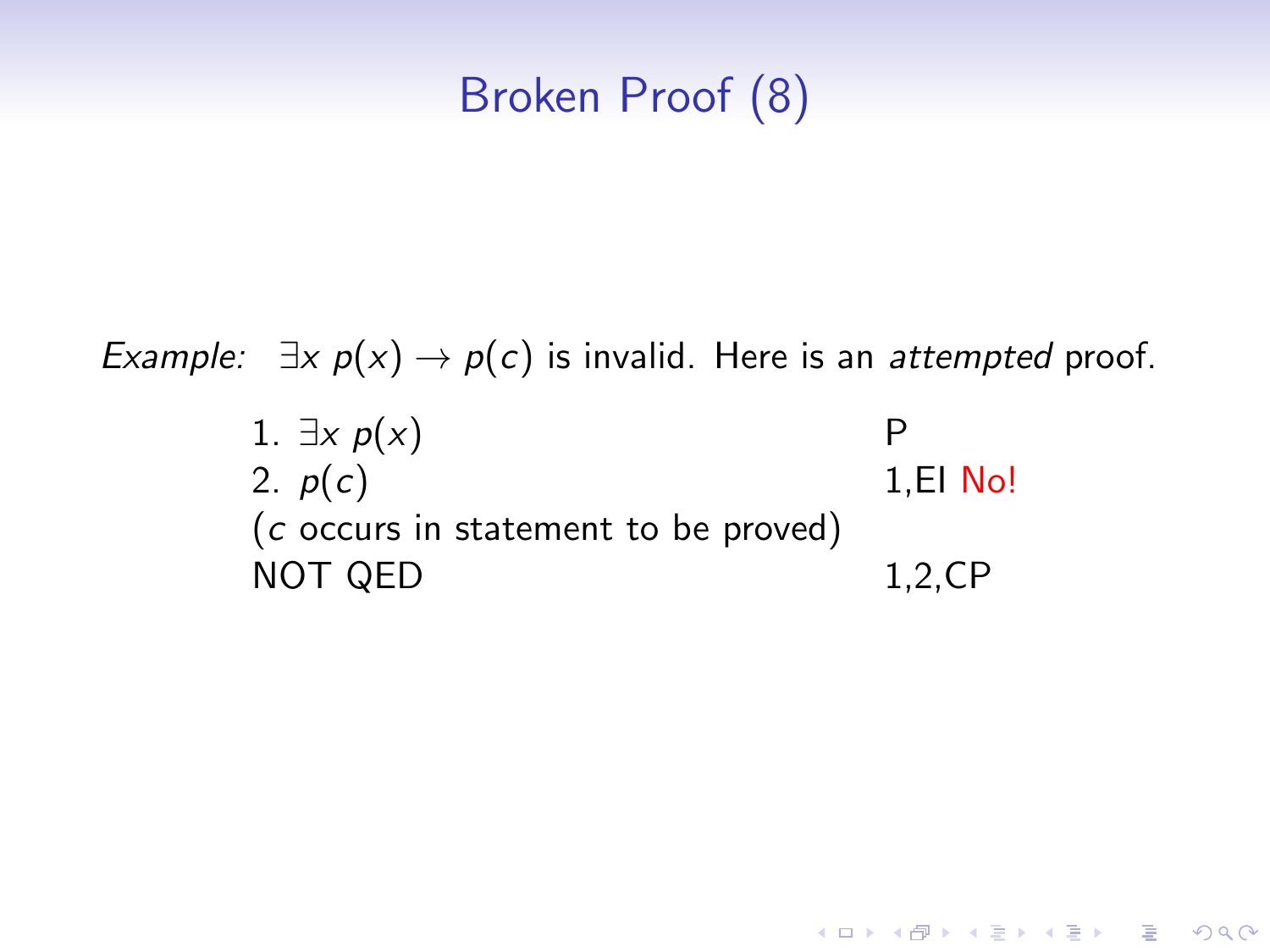### Some Valid wffs

Example:  $\forall x \forall y \ p(x, y) \rightarrow \forall y \ p(y, y)$  is valid. Here is an attempted proof.

| 1. $\forall x \forall y \ p(x, y)$ |          |
|------------------------------------|----------|
| 2. $\forall y \ p(y, y)$           | 1,UI No! |

K ロ ▶ K @ ▶ K 할 ▶ K 할 ▶ ... 할 ... 900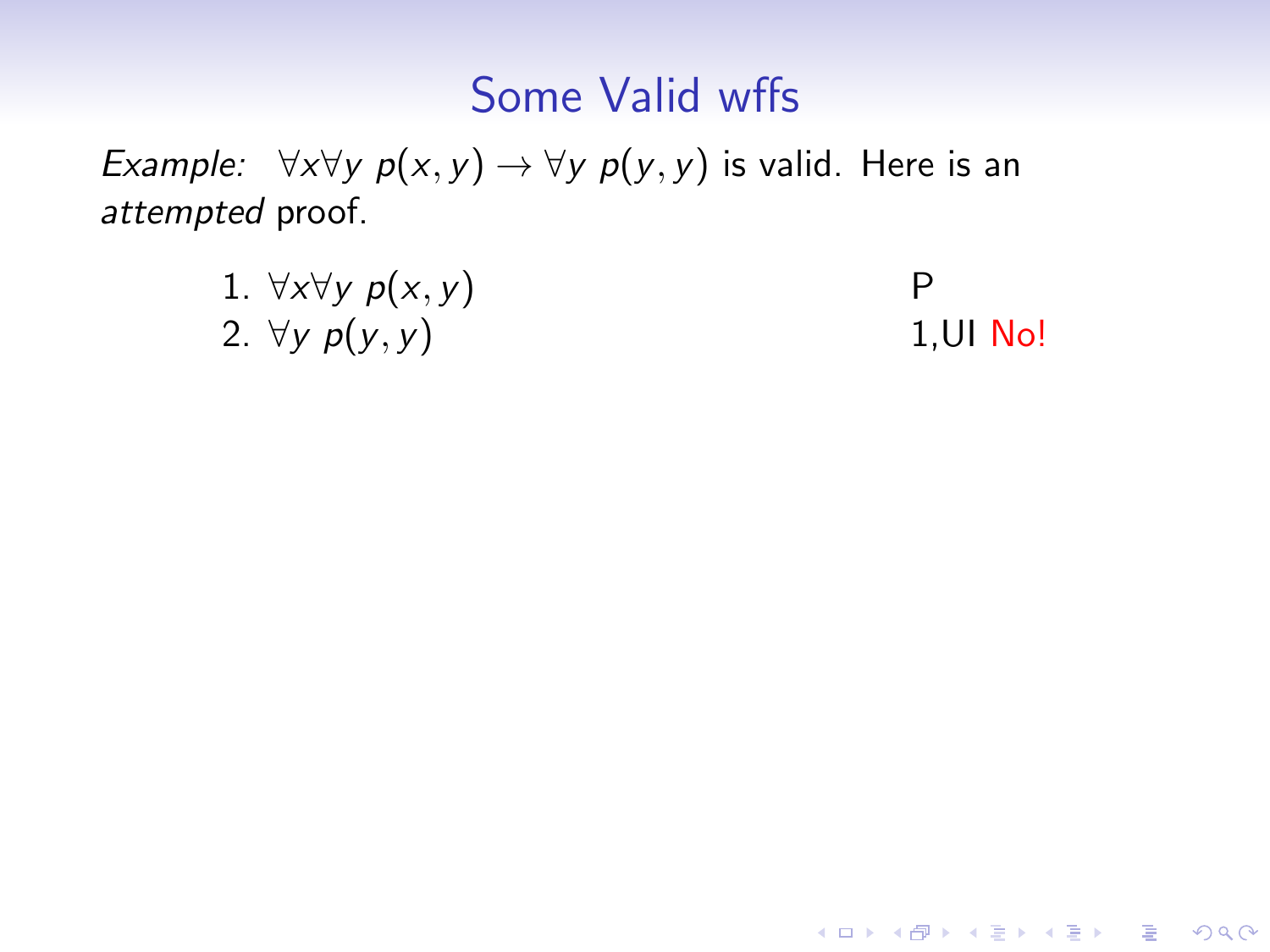#### Some Valid wffs

Example:  $\forall x \forall y \ p(x, y) \rightarrow \forall y \ p(y, y)$  is valid. Here is an attempted proof.

> 1.  $\forall x \forall y \ p(x, y)$  P 2.  $\forall y \ p(y, y)$  1, UI No! (y is not free to replace x in  $\forall y \ p(x, y)$ ) NOT QED 1,2,CP

But here is a correct proof:

1. 
$$
\forall x \forall y \ p(x, y)
$$
 P  
\n2.  $\forall y \ p(x, y)$  1, UI  
\n3.  $p(x, x)$  2, UI  
\n4.  $\forall x \ p(x, x)$  3,UG  
\n5.  $p(y, y)$  4, UI  
\n6.  $\forall y \ p(y, y)$  5,UG  
\nQED 1-6,CP.

**KORK STRAIN A BAR SHOP**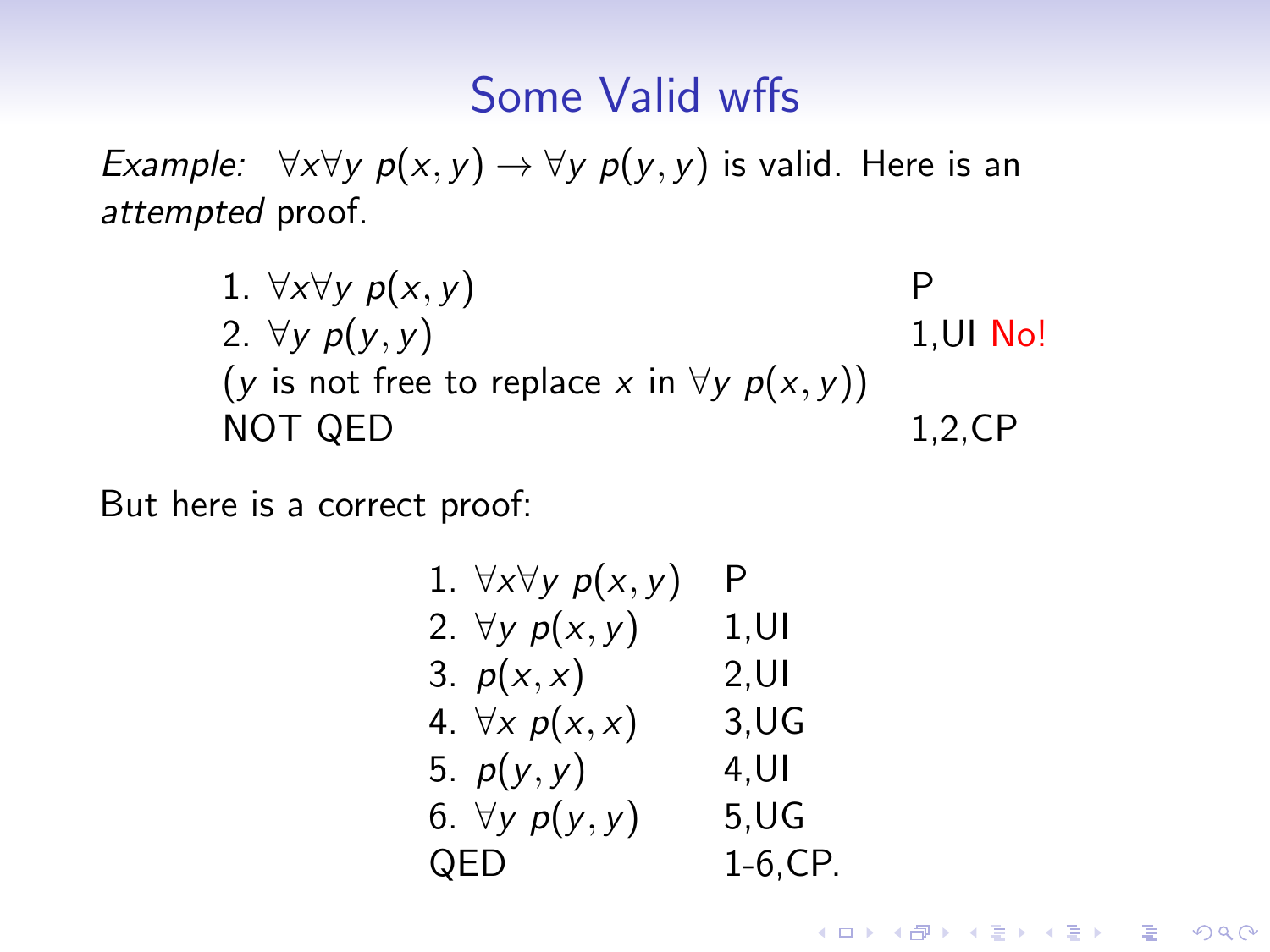#### Another Valid wff

Example:  $\forall x (A(x) \rightarrow B(x)) \rightarrow (\forall x A(x) \rightarrow \forall x B(x))$  is valid. Here is a proof.

| 1. $\forall x (A(x) \rightarrow B(x))$         | P                                                    |
|------------------------------------------------|------------------------------------------------------|
| 2. $\forall x A(x)$                            | P [for $\forall x A(x) \rightarrow \forall x B(x)$ ] |
| 3. $A(x)$                                      | $2,$ UI                                              |
| 4. $A(x) \rightarrow B(x)$                     | 1.UI                                                 |
| 5. $B(x)$                                      | 3,4,MP                                               |
| 6. $\forall x B(x)$                            | $5, \mathsf{UG}$                                     |
| 7. $\forall x A(x) \rightarrow \forall x B(x)$ | 2-6, CP.                                             |
| QED                                            | 1,7,CP.                                              |

イロト イ御 トイミト イミト ニミー りんぴ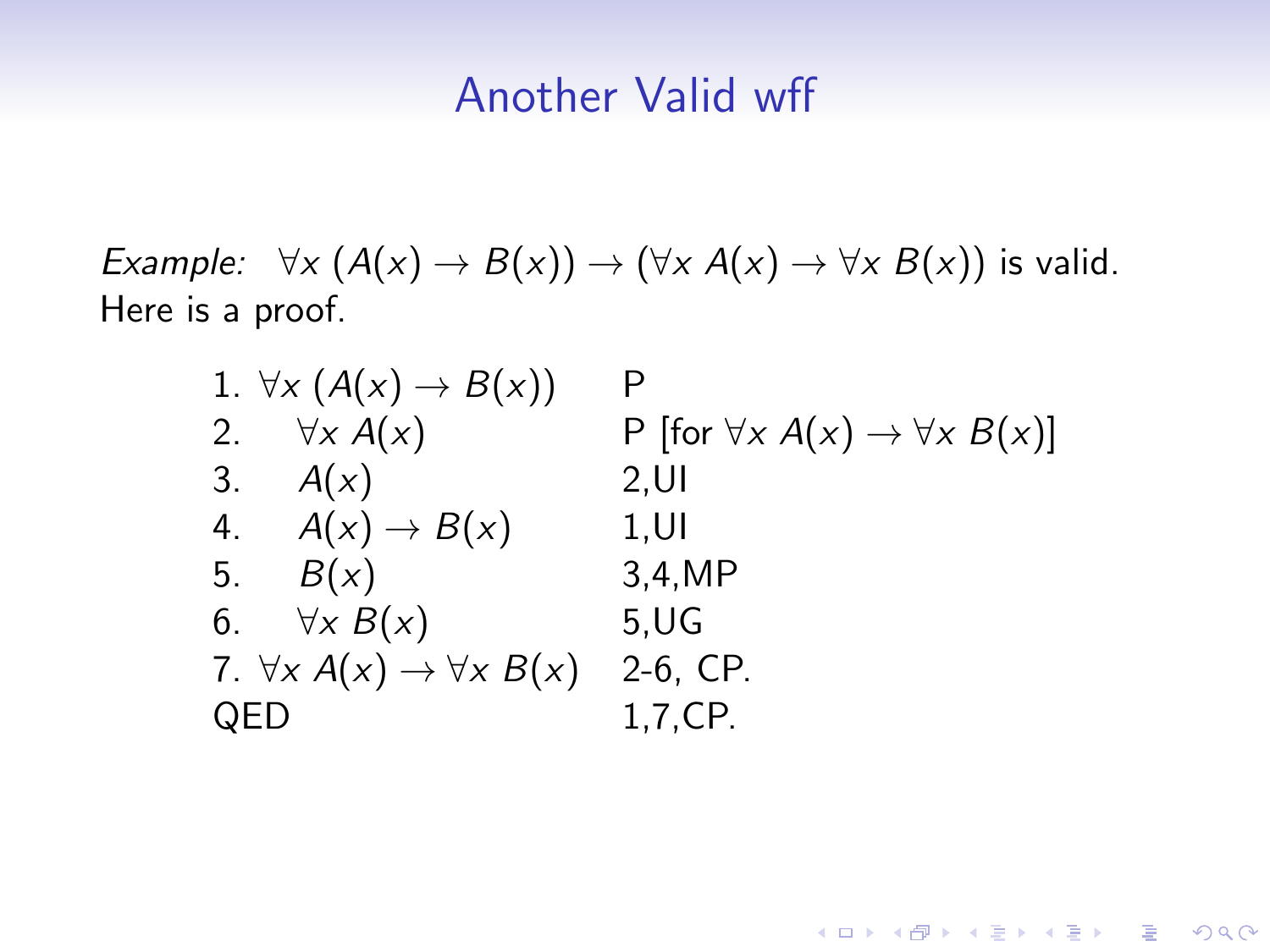#### Multiple proofs

Prove the following wff is valid using IP. Example:  $\forall x \neg p(x, x) \land \forall x \forall y \forall z (p(x, y) \land p(y, z) \rightarrow p(x, z))$  →  $\forall x \forall y \neg (p(x, y) \land p(y, x)).$ 

| 1. $\forall x \neg p(x, x)$                                                    | P                                                         |
|--------------------------------------------------------------------------------|-----------------------------------------------------------|
| 2. $\forall x \forall y \forall z (p(x, y) \land p(y, z) \rightarrow p(x, z))$ | P                                                         |
| 3. $\exists x \exists y (p(x, y) \land p(y, x))$                               | P [for $\forall x \forall y \neg (p(x, y) \land p(y, y))$ |
| 4. $p(a, b) \land p(b, a)$                                                     | 3, E1, E1                                                 |
| 5. $p(a, b) \land p(b, a) \rightarrow p(a, a)$                                 | 2, U1, U1, U1                                             |
| 6. $p(a, a)$                                                                   | 4, 5, MP                                                  |
| 7. $\neg p(a, a)$                                                              | 1, UI                                                     |
| 8. False                                                                       | 6, 7, Contr                                               |
| 9. $\forall x \forall y \neg (p(x, y) \land p(y, x))$                          | 3-8, IP                                                   |
| QED                                                                            | 1, 2, 9, CP.                                              |

**KORKA SERKER ORA**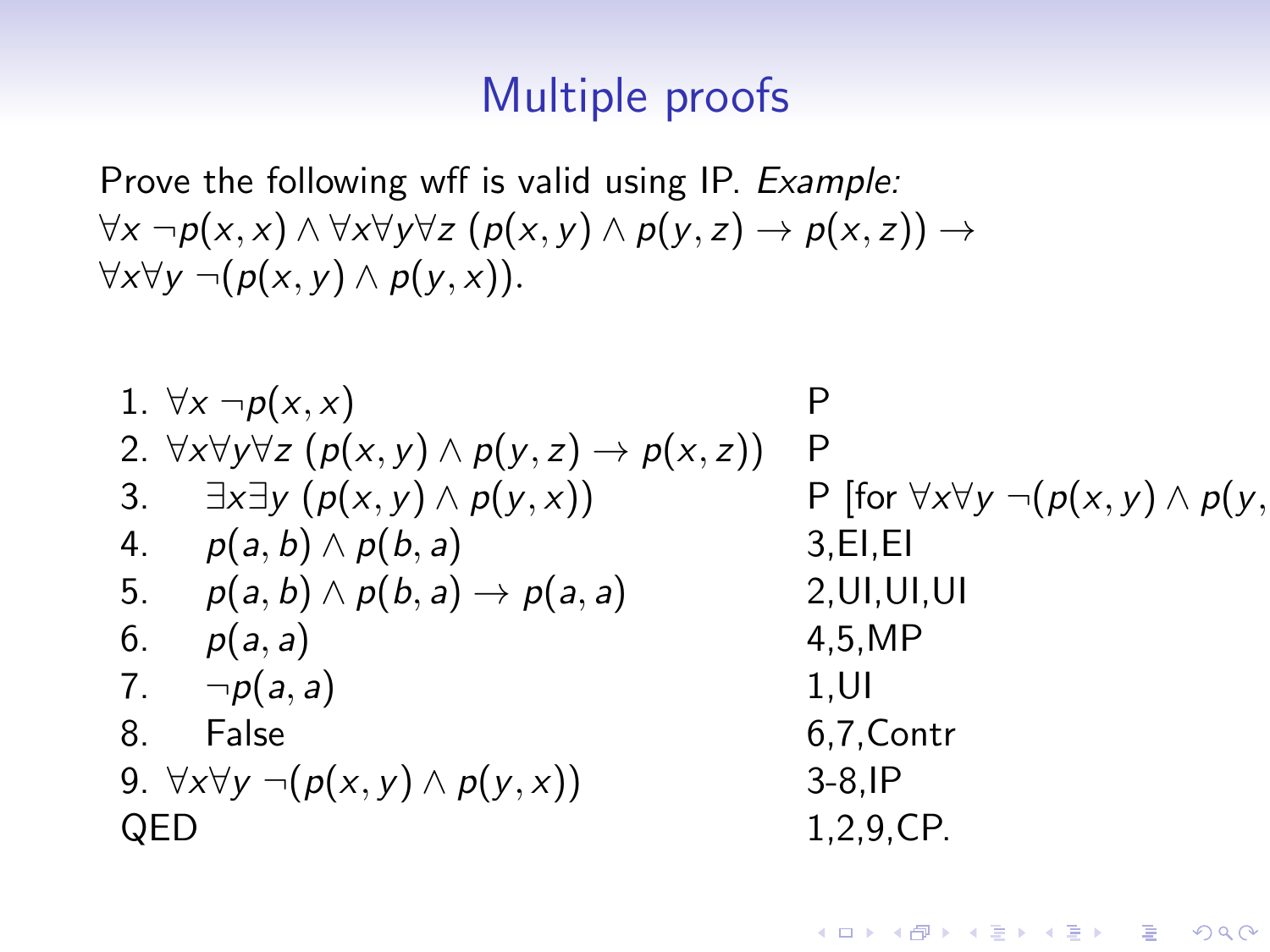#### Multiple proofs

Prove the same wff is valid using CP. Example:  $\forall x \neg p(x, x) \land \forall x \forall y \forall z (p(x, y) \land p(y, z) \rightarrow p(x, z))$  →  $\forall x \forall y \neg (p(x, y) \land p(y, x)).$ 

1. 
$$
\forall x \neg p(x, x)
$$
  
\n2.  $\forall x \forall y \forall z (p(x, y) \land p(y, z) \rightarrow p(x, z))$  P  
\n3.  $\neg p(x, x)$   
\n4.  $p(x, y) \land p(y, x) \rightarrow p(x, x)$   
\n5.  $\neg (p(x, y) \land p(y, x))$   
\n6.  $\forall x \forall y \neg (p(x, y) \land p(y, x))$   
\nQED  
\n1-6, CP.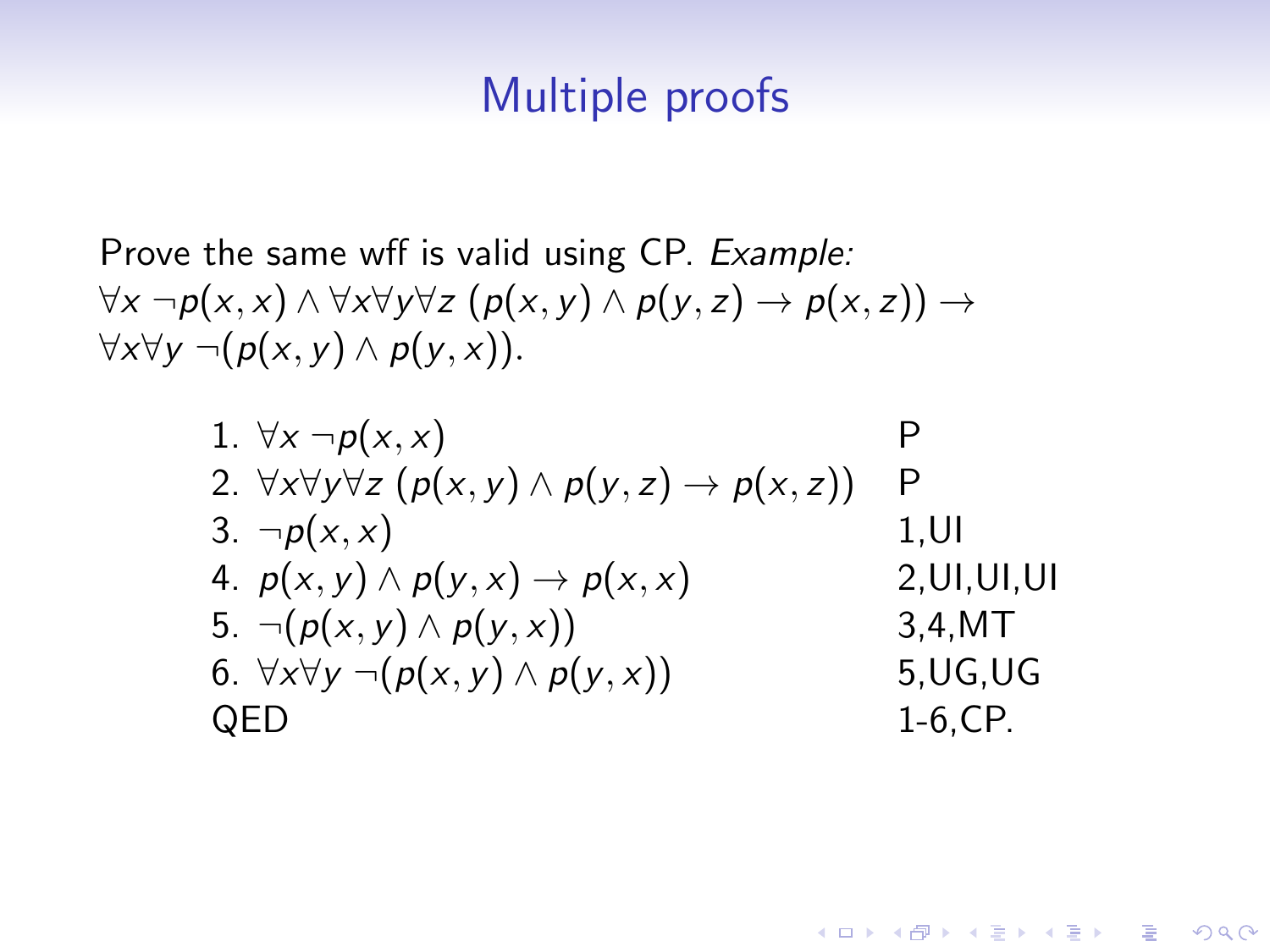#### IP Proof

Use IP to prove that:  $\forall x \exists y \ (p(x) \rightarrow p(y))$  is valid.

1. 
$$
\exists x \forall y (p(x) \land \neg p(y))
$$
 P [for IP]  
\n2.  $\forall y (p(c) \land \neg p(y))$  1, El  
\n3.  $p(c) \land \neg p(c)$  2, Ul  
\n4.  $p(c)$  3, Simp  
\n5.  $\neg p(c)$  3, Simp  
\n6. False 4,5, Contr  
\nQED 1-6, IP.

K ロ ▶ K @ ▶ K 할 ▶ K 할 ▶ | 할 | ⊙Q @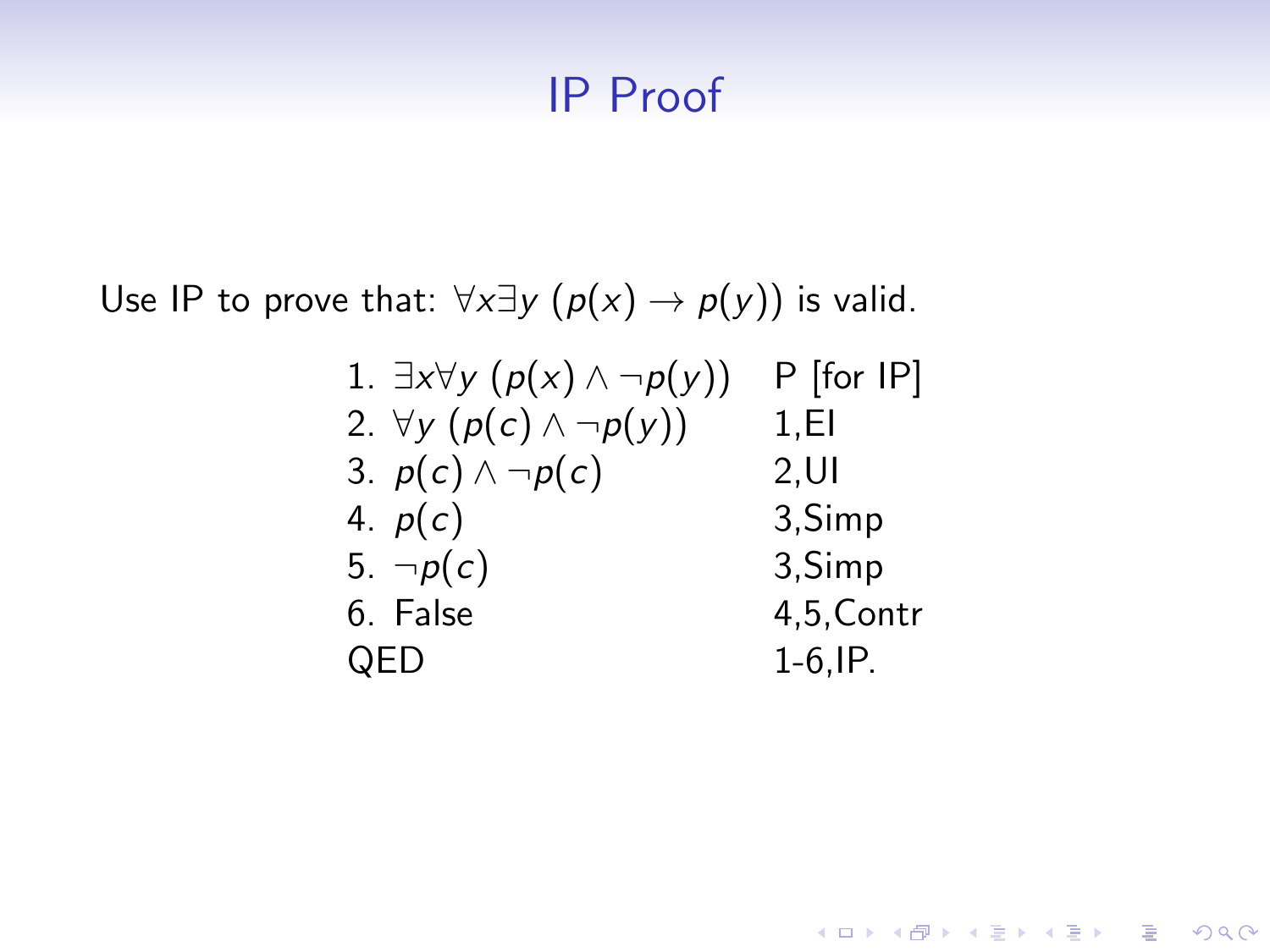#### Group Practice

Break into six groups. I will assign each group one of these proofs.

イロト イ御 トイミト イミト ニミー りんぴ

\n- 1. 
$$
\forall x (A(x) \rightarrow C) \rightarrow (\exists x A(x) \rightarrow C)
$$
.
\n- 2.  $(\exists x A(x) \rightarrow C) \rightarrow \forall x (A(x) \rightarrow C)$ .
\n- 3.  $(C \rightarrow \forall x A(x)) \rightarrow \forall x (C \rightarrow A(x))$ .
\n- 4.  $(C \rightarrow \exists x A(x)) \rightarrow \exists x (C \rightarrow A(x))$ .
\n- 5.  $\exists x (C \rightarrow A(x)) \rightarrow (C \rightarrow \exists x A(x))$ .
\n- 6.  $\exists x (A(x) \rightarrow C) \rightarrow (\forall x A(x) \rightarrow C)$ .
\n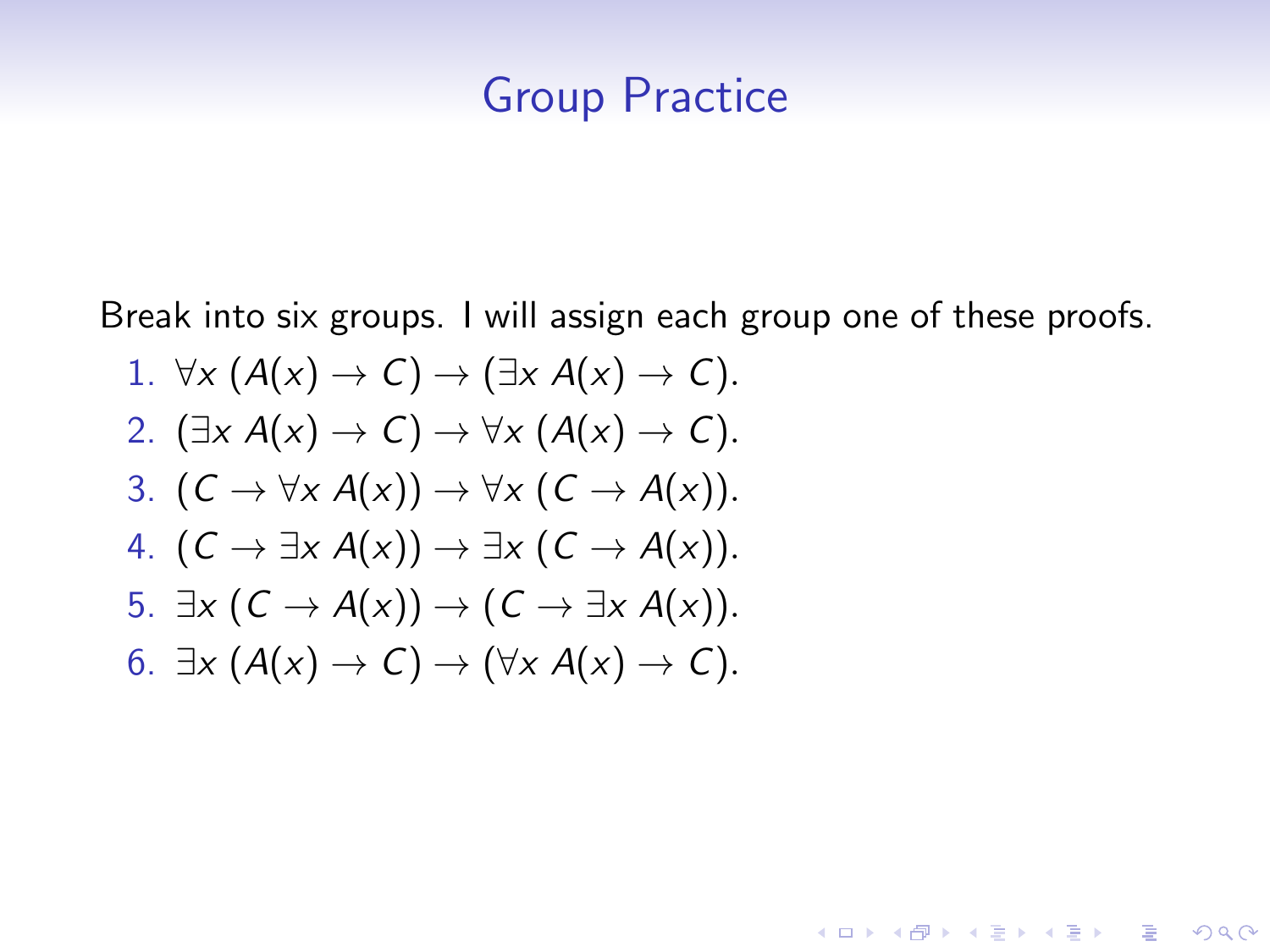#### 1.  $\forall x (A(x) \rightarrow C) \rightarrow (\exists x A(x) \rightarrow C)$ .

1. 
$$
\forall x (A(x) \rightarrow C)
$$
 P  
\n2.  $\exists x A(x)$  P [for  $\exists x A(x) \rightarrow C$ ]  
\n3.  $A(d)$  2,EI  
\n4.  $A(d) \rightarrow C$  1,UI  
\n5. C 3,4,MP  
\n6.  $\exists x A(x) \rightarrow C$  2-5,CP  
\nQED 1,6,CP.

イロト イ御 トイミト イミト ニミー りんぴ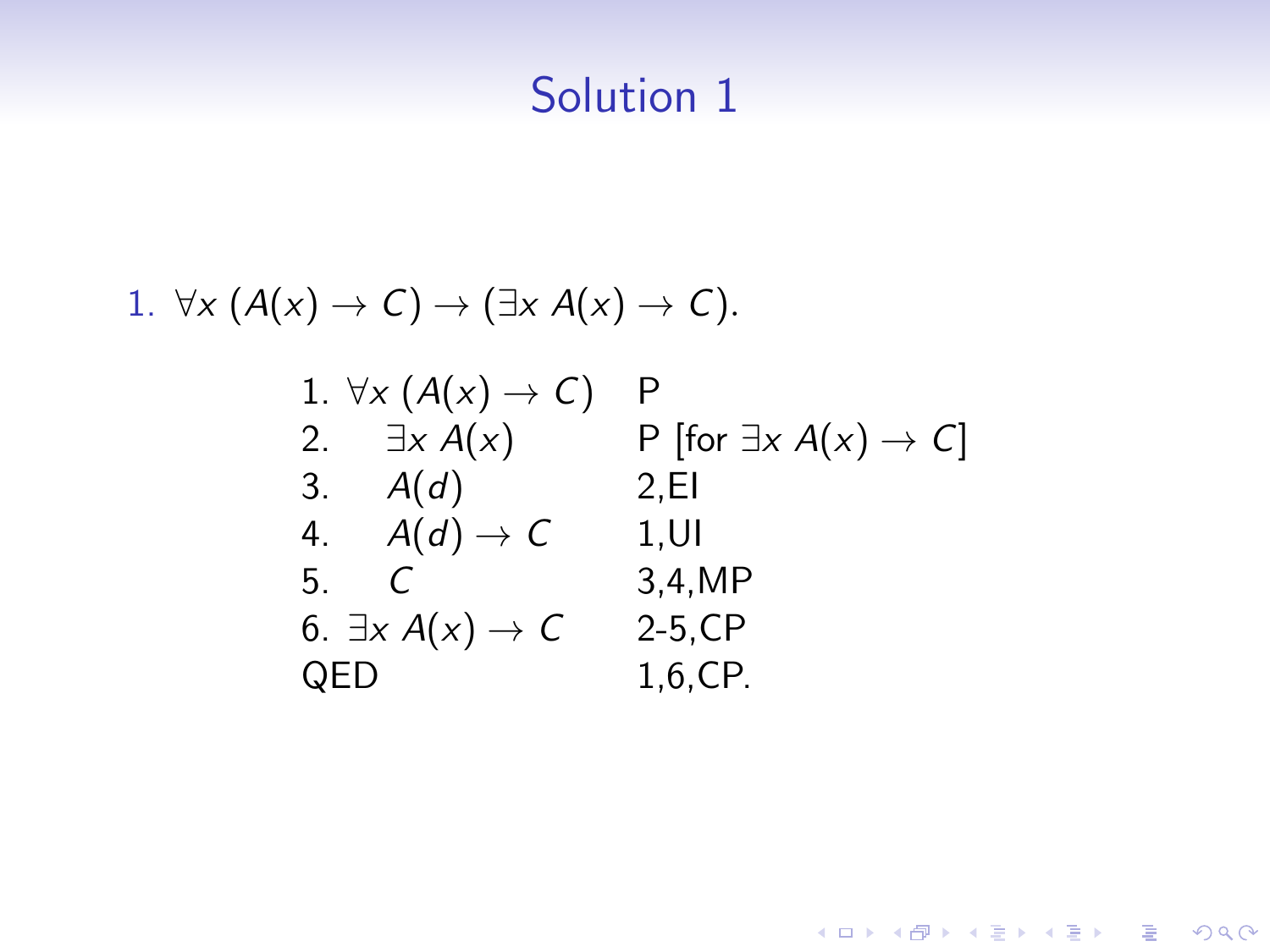2. 
$$
(\exists x A(x) \rightarrow C) \rightarrow \forall x (A(x) \rightarrow C)
$$
.

1. 
$$
\exists x A(x) \rightarrow C
$$
 P  
\n2.  $A(x)$  P [for  $A(x) \rightarrow C$ ]  
\n3.  $\exists x A(x)$  2,EG  
\n4. C 1,3,MP  
\n5.  $A(x) \rightarrow C$  2-4, CP.  
\n6.  $\forall x (A(x) \rightarrow C$  5, UG  
\nQED 1,5-6,CP.

K ロ X イロ X K ミ X K ミ X ミ X Y Q Q Q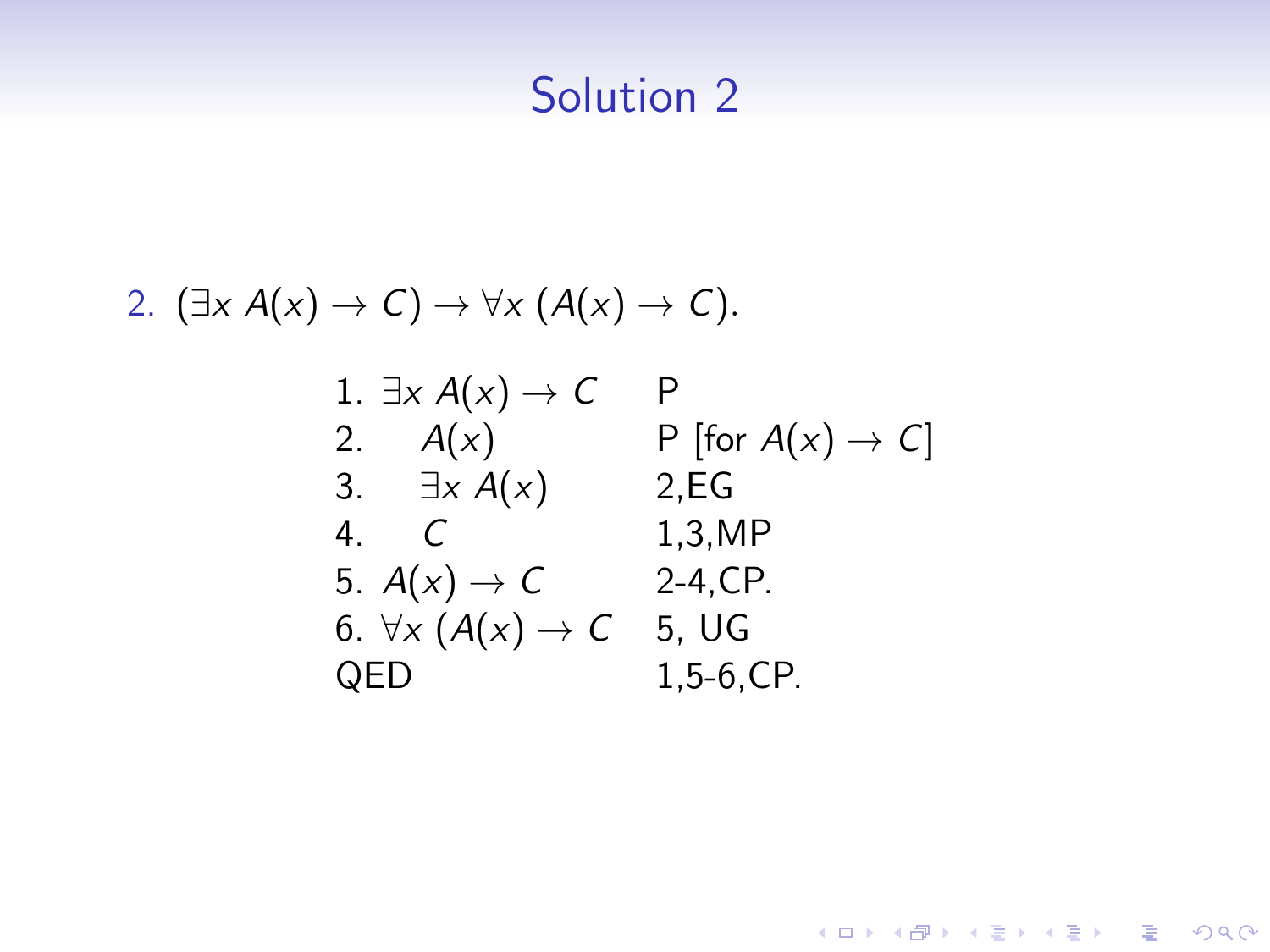3. 
$$
(C \to \forall x A(x)) \to \forall x (C \to A(x)).
$$

1. 
$$
C \rightarrow \forall x A(x)
$$
 P  
\n2. C  
\nP [for  $C \rightarrow A(x)$ ]  
\n3.  $\forall x A(x)$  1,2,MP  
\n4.  $A(x)$  3,UI  
\n5.  $C \rightarrow A(x)$  2-4, CP  
\n6.  $\forall x (C \rightarrow A(x))$  5,UG  
\nQED 1,5-6, CP.

K ロ X イロ X K ミ X K ミ X ミ X Y Q Q Q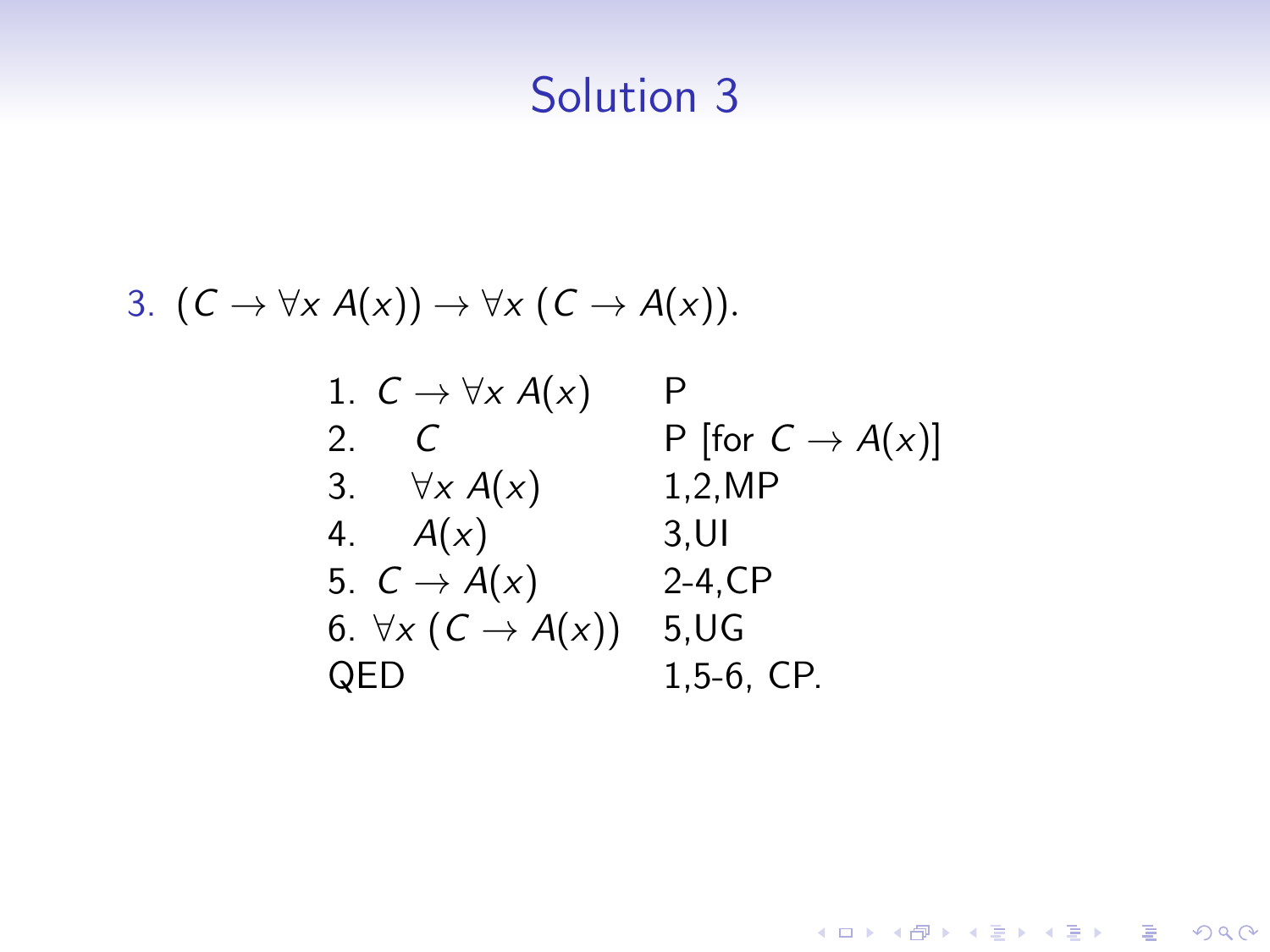4. 
$$
(C \rightarrow \exists x A(x)) \rightarrow \exists x (C \rightarrow A(x)).
$$

1. 
$$
C \rightarrow \exists x \ A(x)
$$
 \nP\n2. \nC \nP [for  $C \rightarrow A(?)$ ]\n3.  $\exists x \ A(x)$  \n1.2, MP\n4. \n $A(d)$  \n3. Ul\n5. \n $C \rightarrow A(d)$  \n $2-4$ , CP\n6.  $\exists x \ (C \rightarrow A(x))$  \n5. UG\nQED \n1.5-6, CP.

**K ロ K イロ K K モ K K モ K エ エ エ イ の Q Q C**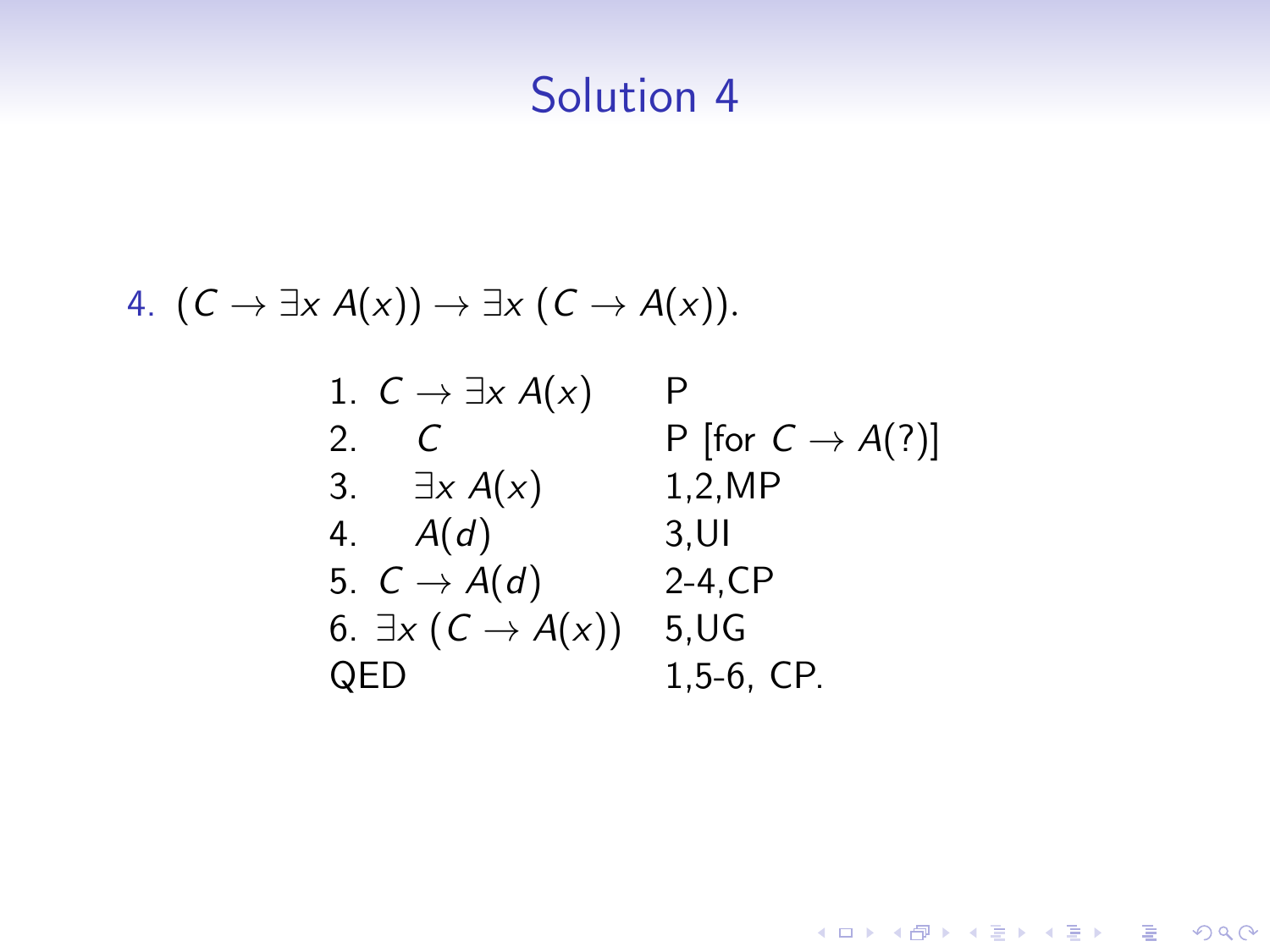5. 
$$
\exists x (C \rightarrow A(x)) \rightarrow (C \rightarrow \exists x A(x)).
$$

1. 
$$
C \rightarrow \exists x A(x)
$$
 P  
\n2.  $C$  P [for  $C \rightarrow \exists x A(x)$ ]  
\n3.  $C \rightarrow A(d)$  1, El  
\n4.  $A(d)$  2, 3, MP  
\n5.  $\exists x A(x)$  4, EG  
\n6.  $C \rightarrow \exists x A(x)$  2-5, CP  
\nQED 1,6, CP.

K ロ X イロ X K ミ X K ミ X ミ X Y Q Q Q